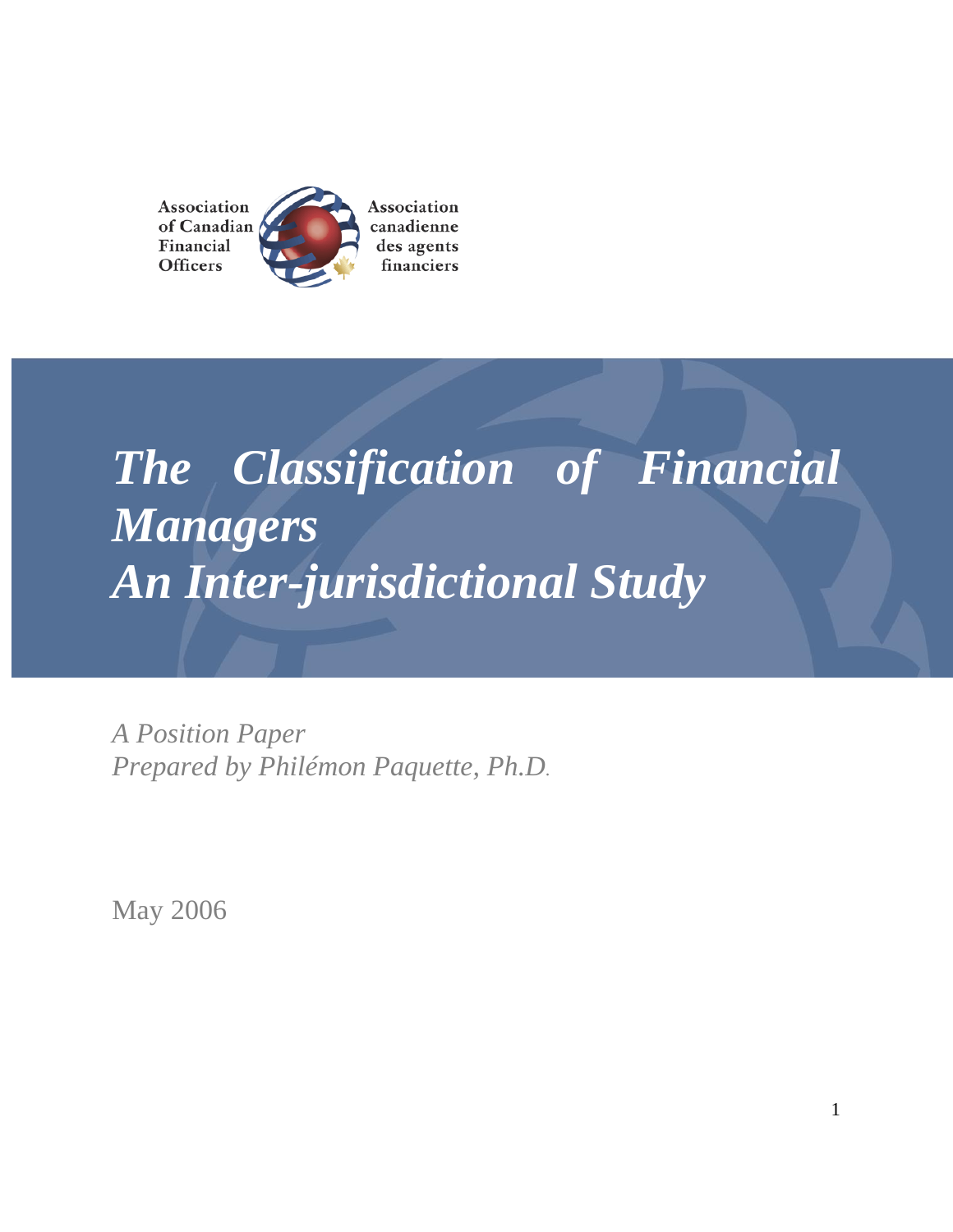

# **Table of Contents**

| The United States of America, Office of Personnel Management 26 |  |
|-----------------------------------------------------------------|--|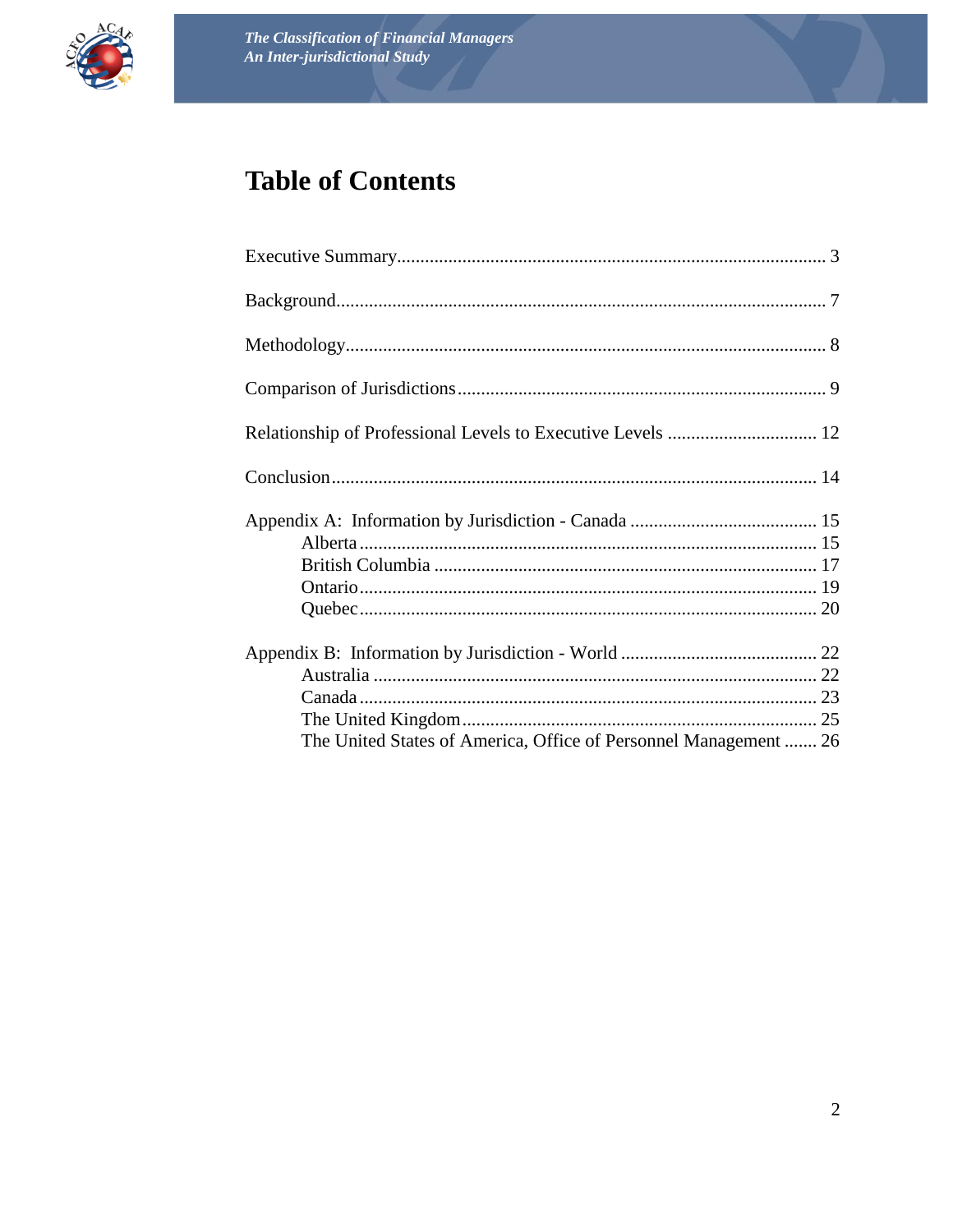

## <span id="page-2-0"></span>**Executive Summary**

#### **Background**

A presentation was made by ACFO representatives to the Comptroller General of Canada, Mr. Charles-Antoine St-Jean, on March 7, 2006. In that presentation, ACFO identified and raised a number of technical issues with respect to the current FI Classification Standard, one of which was the number of levels used to classify financial managers in the Public Service.

ACFO's research indicated that the current four level structure does not meet today's needs and that a new structure of six levels would be more appropriate. As part of the presentation, comparisons were made to other groups in the Public Service to illustrate the logic of the proposed structure. Mr. St-Jean asked how the current and proposed structures for the FI Group compared to those in other jurisdictions; at that time, ACFO did not have an answer but it committed to developing an answer to Mr. St-Jean's question.

#### **Definition of Financial Manager**

Data was obtained from seven other jurisdictions on the classification of financial managers/accountants, or more specifically, the group of another jurisdiction closest to the FI Group of the Public Service of Canada, to identify whether the current four level or proposed six level structure for the FI Group were in line with practice in other jurisdictions.

#### **Jurisdictions**

Jurisdictions included in this study were those of British Columbia, Alberta, Ontario, Quebec, Australia, the United Kingdom and the United States of America.

#### **Number of Levels**

The number of levels used for the classification of financial managers in various jurisdictions does vary to some extent, reflecting the size of the public service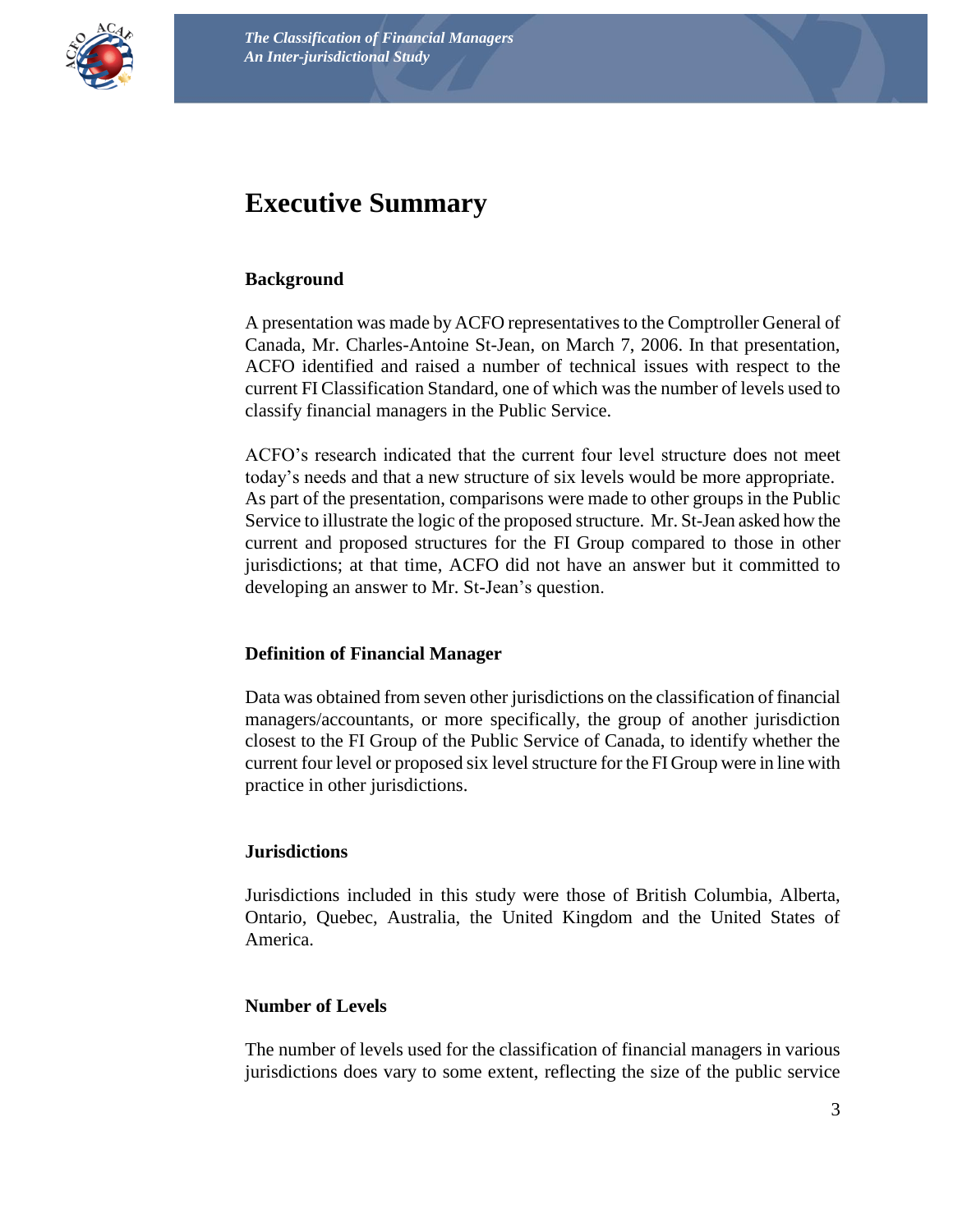

involved and the role of the financial management group or accounting service involved. Two other factors that also come into play are the general approach to the classification of the public service in question and the approach to career management used for the target group.

Graph 1 below provides a snapshot of how the various jurisdictions included in this study compare. The legend to the right notes that from left to right are the classification levels of financial managers for Alberta (unionized and excluded), British Columbia, Ontario, Quebec (two groups), Canada (current and proposed), Australia, the United Kingdom, and the United States civil or public services.



What is clear from this snapshot is that amongst national government financial management classification systems, the Canadian FI Group with either its current four levels or the proposed six levels is the classification system with the lowest number of levels.

What is equally clear is that in comparison to the classification levels of financial managers in Canada's two largest provinces, the Government of Canada's FI Group's four levels or six levels is the lowest number of levels.

It is only when compared to either Alberta or British Columbia that the Government of Canada's FI Group classification structure of four levels actually finds some similarity, and the proposed six level structure is only greater than the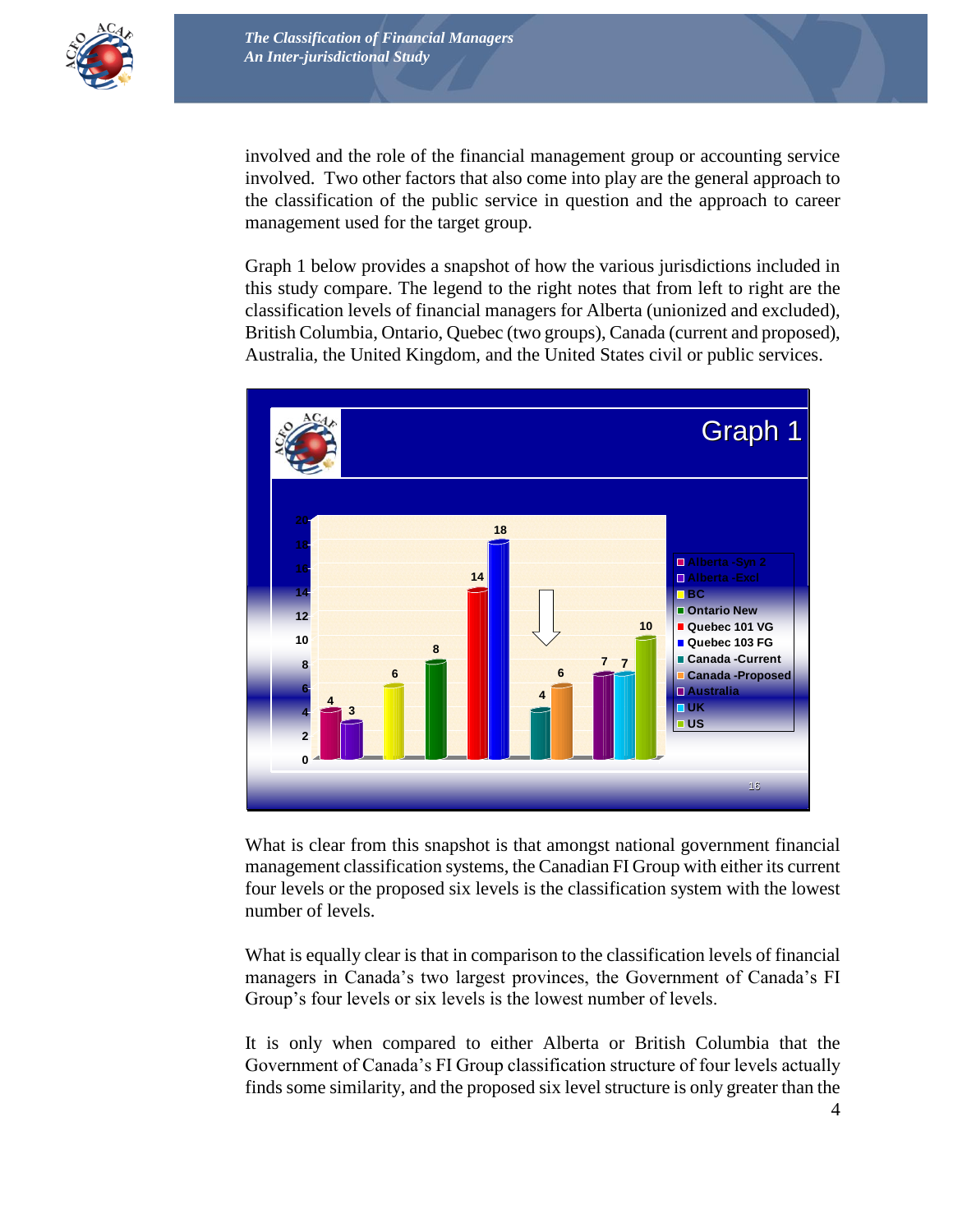

structure of Alberta.

So when the current four levels or the proposed six levels for the Canadian Public Service's FI Group are compared to the averages of either those of the national governments alone, of the provincial governments alone, or of all seven jurisdictions, the classification structure of the FI Group is below that of any of these average figures.

#### **Relationship of Professional Levels to Executive Levels**

In most jurisdictions there appears to be a complex transition from the highly skilled financial manager/advisor to the executive manager of the financial service. In part this is because of two factors: the different classification and pay processes for the two groups and the need to have expertise at the highest level of competency and experience which can be valued as much or more than some of the lower level executive/management positions.

The end result is that in most jurisdictions there is an overlap between the highest levels of professional financial management experts, and the lowest levels of executive management. The report does not provide specific examples, but directs the reader to the detailed information by jurisdiction for specifics.

#### **Conclusion**

It is fair to conclude that while it is true that each jurisdiction establishes a classification and pay administration for its financial managers designed to suit its purposes, there are some common factors that transcend individual jurisdictions. Two of the factors that are common to all jurisdictions are the evolving field of financial management and the need for career management of those carrying out financial management.

The evolving field of accounting/financial management is increasingly moving towards either common practice, or transparency of conversion from the accounting practices of one jurisdiction to those of other jurisdictions. This is clearly reflected in the recent creation of the Global Accounting Alliance of which Canada is a signatory.

The need for career management is present in all jurisdictions and the classification regimes in all the jurisdictions considered in this report are in a state of evolution. At the same time it is clear that there is a tendency to use higher numbers of levels in the classifying of financial management positions, and not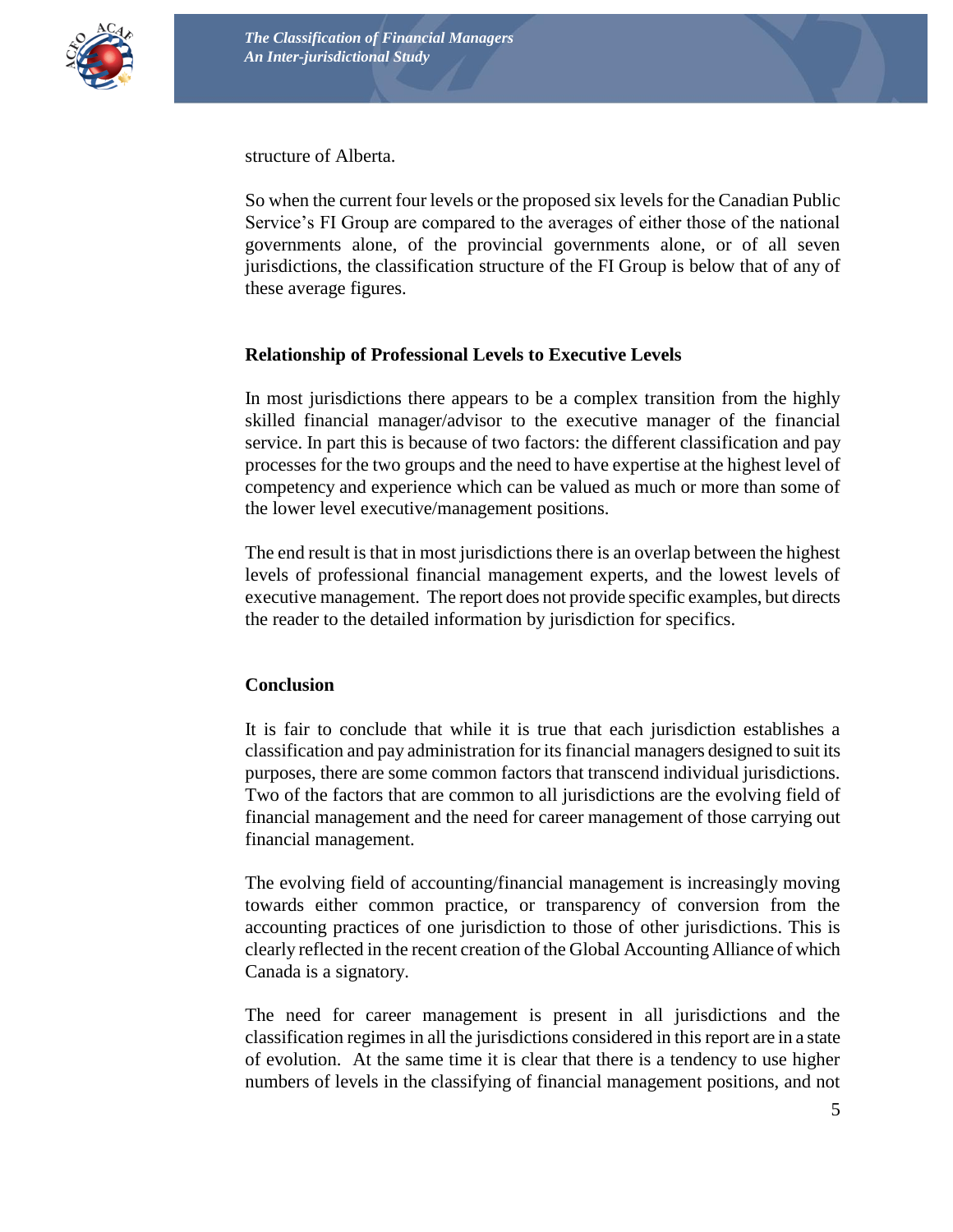

lower numbers. The FI Group of the Public Service of Canada is already below the average for all jurisdictions.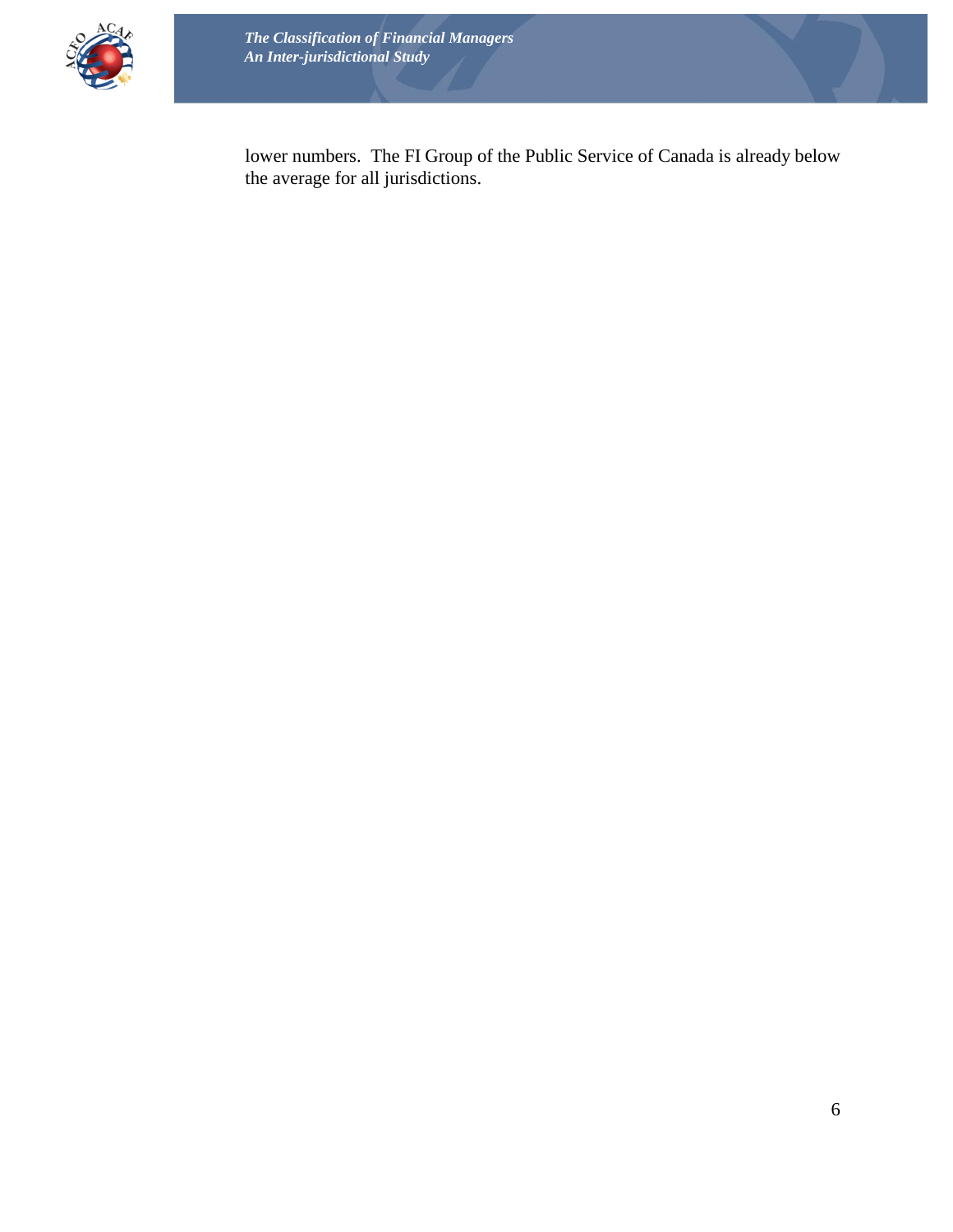<span id="page-6-0"></span>

 $\overline{a}$ 

## **Background**

On March 7, 2006, representatives of ACFO made a presentation to Mr. Charles-Antoine St-Jean, the Comptroller General of Canada, and to a number of his senior staff on the need for a reform of the classification standard for the Financial Management (FI) Group of the Public Service of Canada<sup>1</sup>.

In that presentation, ACFO identified and raised a number of technical issues with respect to the current FI Classification Standard, one of which was the number of levels used to classify financial managers in the Public Service.

ACFO's research indicated that the current four level structure did not meet today's needs, and that a new structure of six levels would be more appropriate. ACFO argued that there was strong support from both its members and from senior financial management for a restructuring.

Comparisons in the ACFO study were made to other groups in the Public Service to illustrate the logic of the proposed structure. Mr. St-Jean asked how the current and proposed structures for the FI Group compared to other jurisdictions; to this ACFO did not have an answer at that time, as that had not been part of the scope of the February, 2006, study.

The Association committed to Mr. St-Jean that it would look in to that question and get back to him.

The Board of Directors of ACFO approved the terms of reference for the conduct of an inter-jurisdictional comparison of the classification of financial managers on March 25, 2006 to be carried out by Philémon Paquette, Ph.D., with the requirement that the report be presented to Mr. St-Jean by early June 2006.

<sup>1</sup> See *Classification Renewal for the Financial Management (FI) Group in the Public Service of Canada, A Position Paper.* **(**Ottawa: ACFO-ACAF). February 2006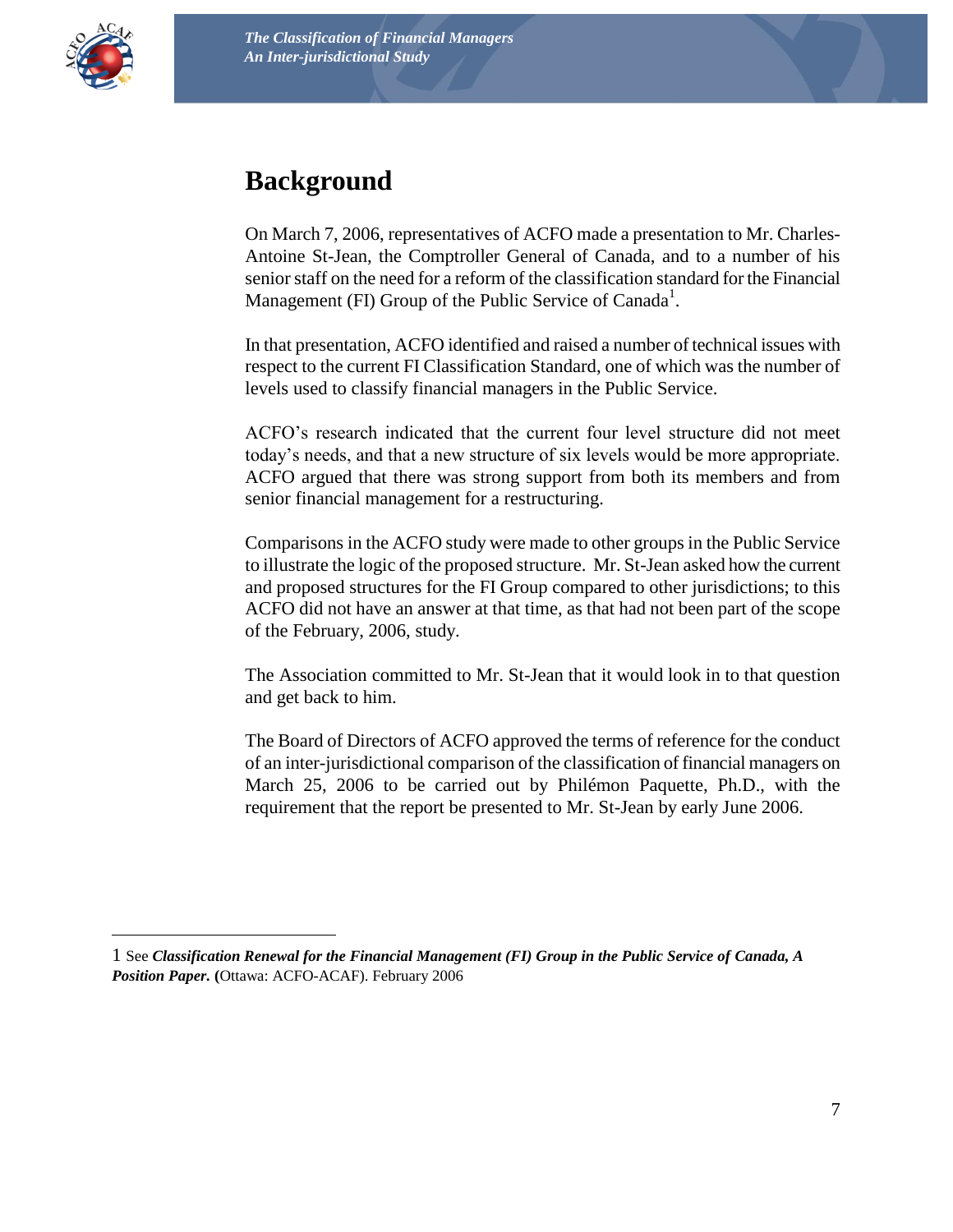

# <span id="page-7-0"></span>**Methodology**

The methodology proposed for this study was for the consultant to:

- 1. Obtain data on the classification standard used, classification structure and pay levels of the group(s) most comparable to the FI Group in the United States Civil Service, the Civil Service of the United Kingdom, and the Public Services of the Governments of British Columbia, Alberta, Ontario, and Quebec (and include to the extent possible the relationship of the accounting/financial management group to the executive and other groups in these other jurisdictions) through contact with key officials in each of these jurisdictions by telephone, e-mail, and/or fax to identify the data required; and
- 2. Prepare a report demonstrating the most common structures used, their variances across these jurisdictions and how the current and proposed FI Group structures compare to those of these other jurisdictions; that is, to identify whether the proposed six level structure for the FI Group is in line with practice in other jurisdictions.

During the course of the study, it was suggested that Australia be added as an additional jurisdiction for comparison, both owing to early difficulties in obtaining information on the United Kingdom civil service, and owing to the fact that the Treasury Board Secretariat officials managing the development of the Universal Classification Standard (from 1989 through 2002) had frequently cited the Australian experience as a source of their inspiration.

Furthermore, in the application of this proposed methodology it was discovered that for several jurisdictions a significant amount of data was available on the Internet. This proved to be true for Alberta, Quebec, the United States Office of Personnel Management, the Australian Public Service, and the United Kingdom.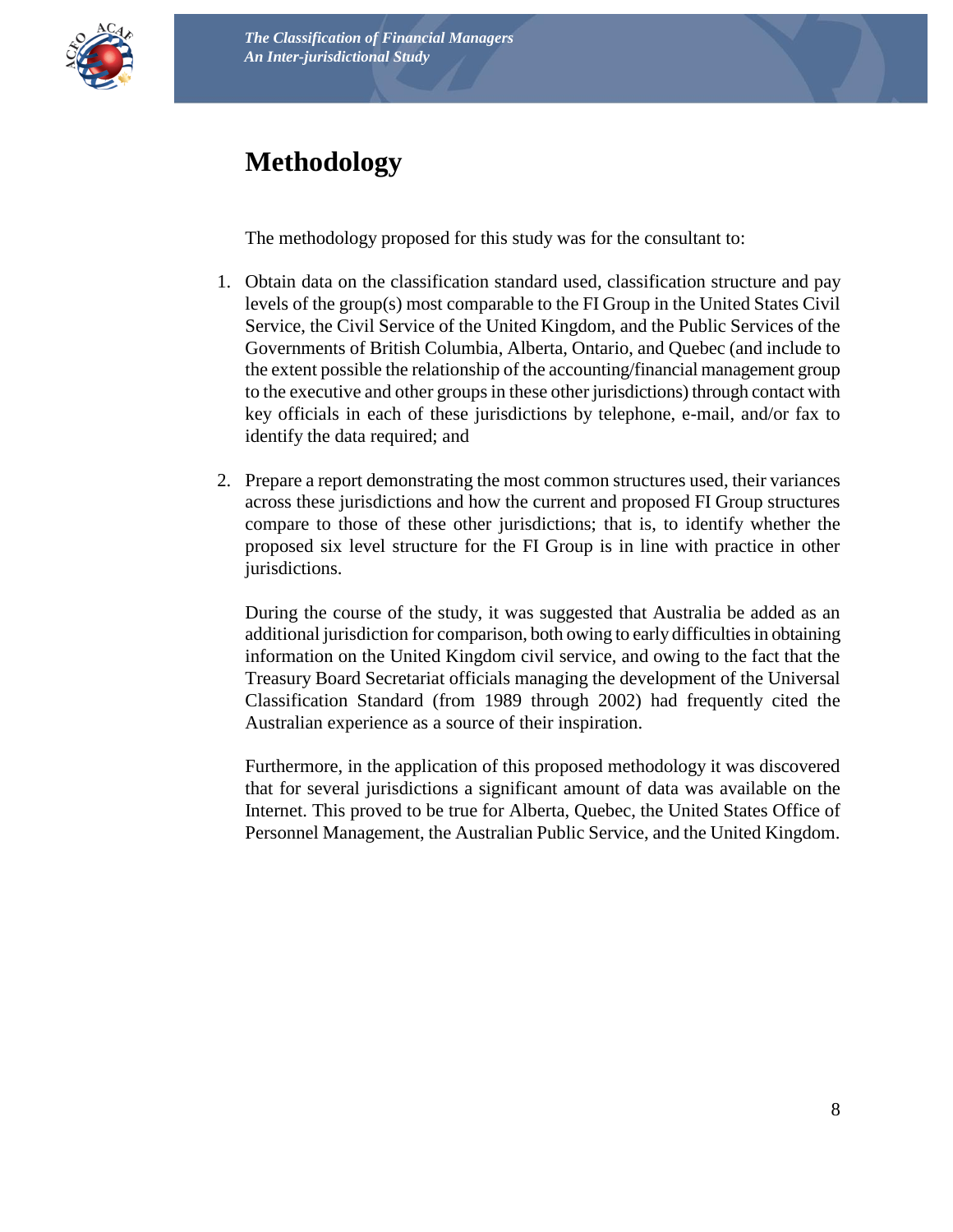<span id="page-8-0"></span>

## **Comparison of Jurisdictions**

#### **Definition of Financial Managers**

In seeking groups for comparison, the request provided to other jurisdictions was to find the classification levels of their accountants or financial managers; those are the professional group involved in finance and not the clerical staff or the managers who also do finance.

The definitions of the groups in some cases were provided in the web site for that jurisdiction and in other cases where the information was obtained through oral discussion, it was by mutual understanding.

All groups included in this study are comparable. If the classification standard of any particular jurisdiction were to be used as a basis for the reform of the Government of Canada's FI Group classification, then the definitions would have to be carefully reviewed to ensure complete equality of the concepts used.

#### **Number of Levels**

The number of levels used for the classification of financial managers in various jurisdictions does vary to some extent reflecting the size of the public service involved and the role of the financial management group or accounting service involved. That being said, two other factors that come into play are the general approach to the classification of the public service in question and the approach to career management used for the target group.

Graph 1 below provides a snapshot of how the various jurisdictions included in this study compare.

The legend to the right notes that from left to right are the classification levels of financial managers for Alberta (unionized and excluded), British Columbia, Ontario, Quebec (two groups), Canada (current and proposed), Australia, the United Kingdom, and the United States civil or public services.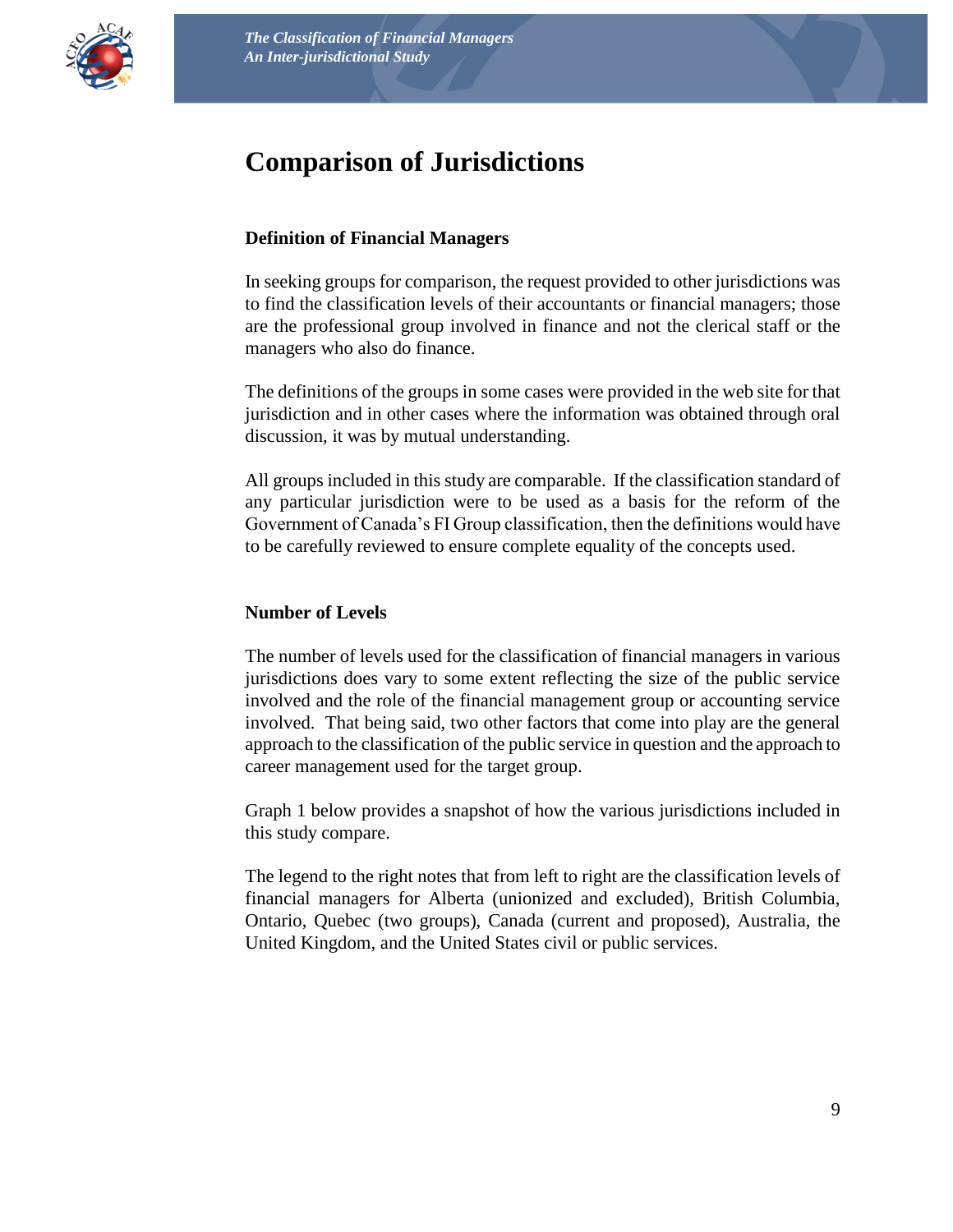



What is clear from this snapshot is that amongst national government financial management classification systems, the Canadian FI Group with either its current four levels or the proposed six levels is the classification system with the lowest number of levels.

What is equally clear is that in comparison to the classification levels of financial managers in Canada's two largest provinces, the Government of Canada's FI Group's four levels or six levels is the lowest number of levels.

It is only when compared to either Alberta or British Columbia that the Government of Canada's FI Group classification structure of four levels actually finds some similarity, and the proposed six level structure is only greater than that of Alberta.

Rather than comparing the Government of Canada's FI Group to individual services of other governments, another perspective can be gained by considering the FI Group's four or six levels to the averages across jurisdictions.

This is shown in Table 1 below.

*Table 1 Financial Management Classification Structures*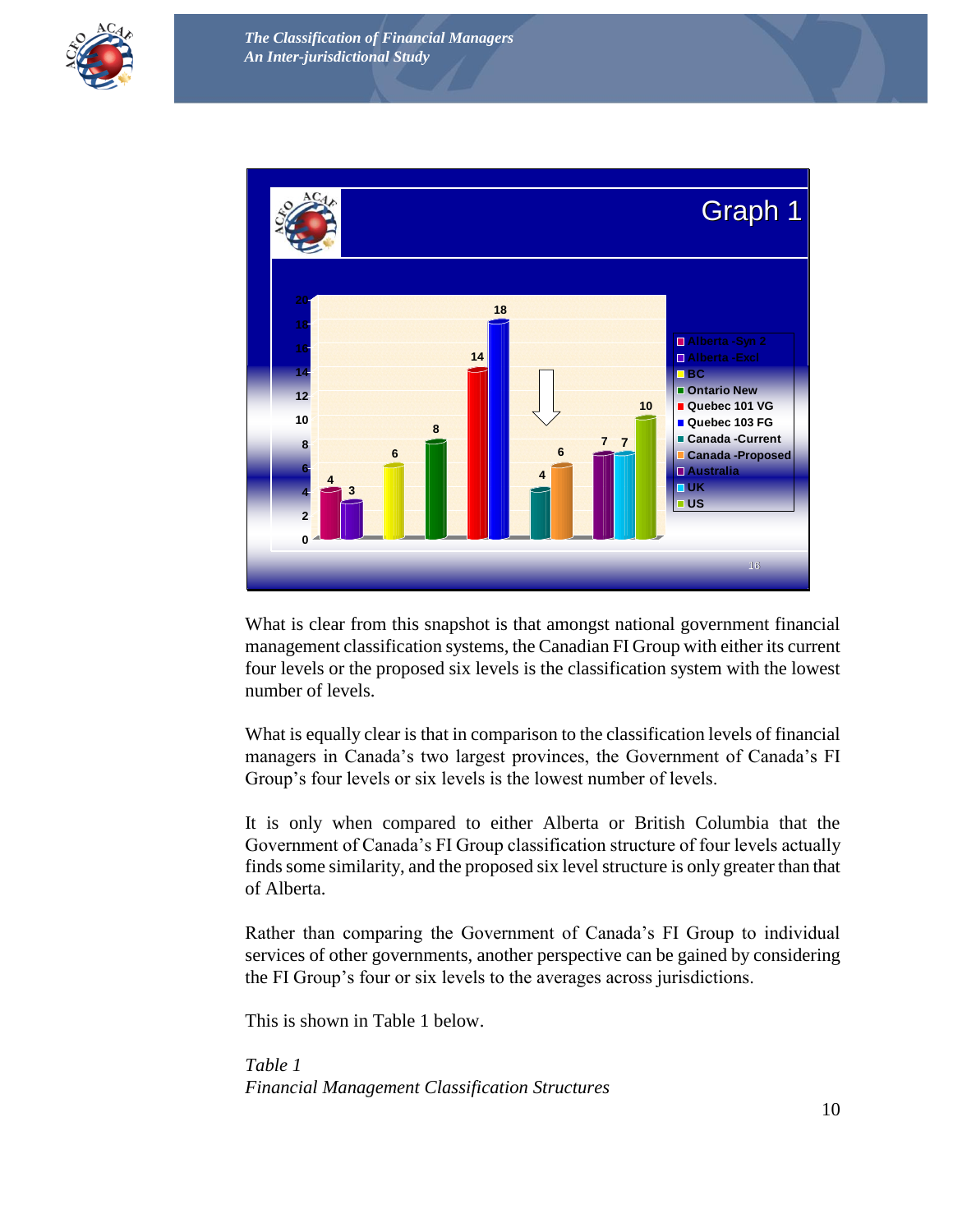

*Average (arithmetic mean) Number of Levels*

| <b>Range of Jurisdictions Included</b>    | Value |
|-------------------------------------------|-------|
| <b>Across All Jurisdictions</b>           | 7.9   |
| National Governments (less Canada)        |       |
| National Governments including Canada (4) |       |
| levels)                                   |       |
| Canada Mean                               | 71    |
| Canada Mean (using one Alberta and one    |       |
| Quebec group: 103)                        |       |

The first row "Across All Jurisdictions" is the arithmetic mean of all groups considered; that is two groups for Alberta, one for British Columbia, one for Ontario, two for Quebec and one each for Australia, the United Kingdom and the United States. Thus it does not include Canada.

The second row, "National Governments (less Canada)" is the arithmetic mean of Australia, the U.K. and the U.S. again excluding Canada

The third row, "National Governments including Canada" is the same as for the second row, but factoring in the four level FI Group of Canada, which naturally lowers the average.

The fourth row, "Canada Mean" includes all provincial groups in row one, plus the current four level FI Group.

The fifth row, "Canada Mean (using one Alberta and one Quebec group: 103)" is the same as the fourth row but using only the Alberta positions in the bargaining unit, and Quebec's group 103 (Agente ou Agent De La Gestion Financière), i.e. financial managers.

As can be seen, whether a Government of Canada FI Group of four or six levels is considered, the classification structure of the FI Group is below that of any of these average figures – even when the FI Group is included which lowers the mean.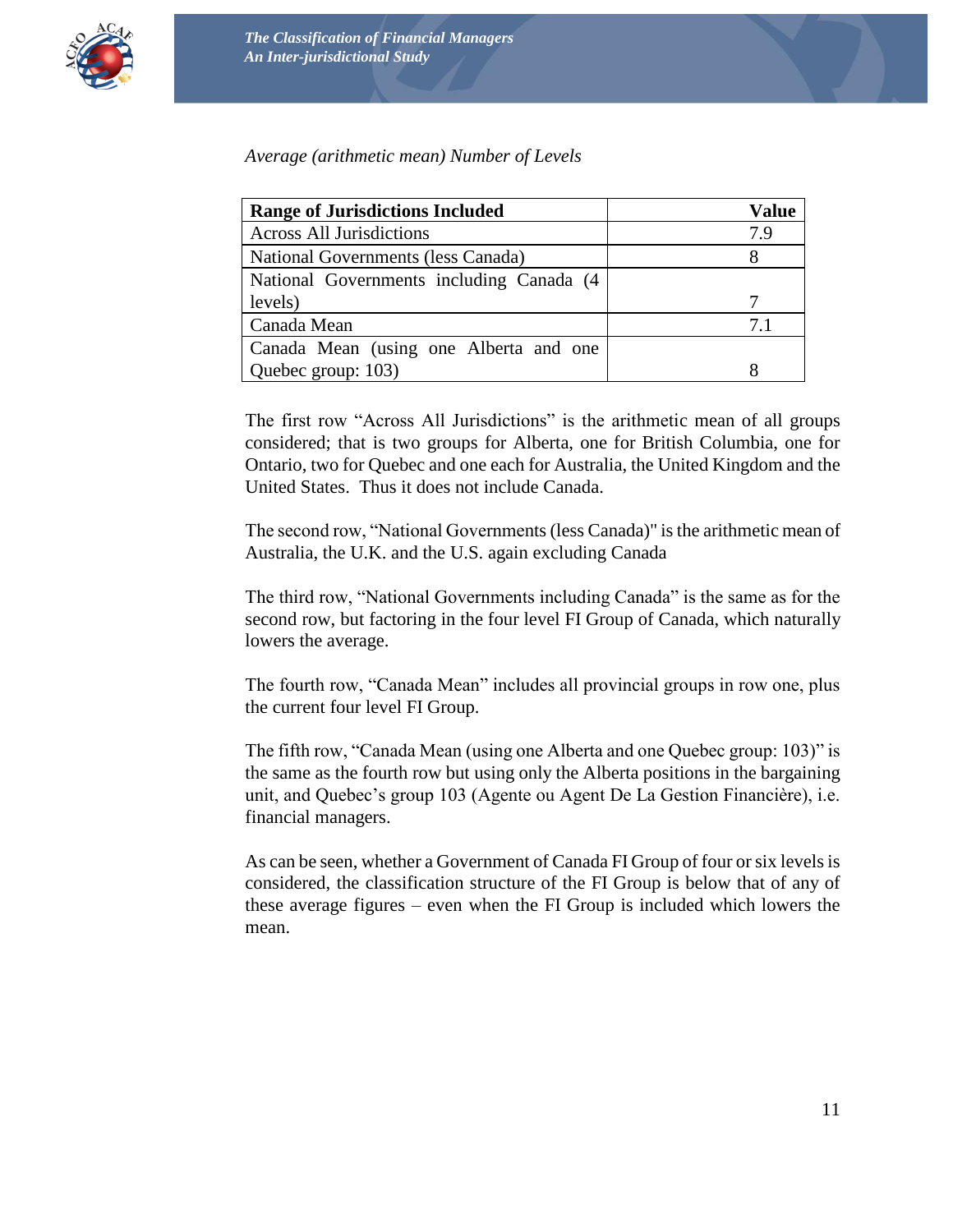<span id="page-11-0"></span>

# Relationship of Professional Levels to Executive Levels

In most jurisdictions there appears to be a complex transition from the highly skilled financial manager/advisor to the executive manager of the financial service. In part this is because of two factors: the different classification and pay processes for the two groups, and the need to have expertise at the highest level of competency and experience which can be valued as much or more than some of the lower level executive/management positions.

The classification process issue is simply that:

- 1. Non-executive professionals are classified under one classification standard and paid based on a concomitant pay program which is typically bargained collectively;
- 2. The executive level professionals are classified under a separate classification standard and paid on a concomitant pay program that is typically granted after a process of reviewing relativity with the private sector; and
- 3. These two processes are not coordinated because they are separate and consequently produce an overlap at the higher range of the non-executive group with the lower range of the executive group.

The expertise issue is that there are a number of highly experienced experts who are required to serve as advisors on highly specialized areas. These individuals typically have risen through the ranks either as specialists in a specialized area, or have risen through the management ranks in a number of financial specialties and have become the most seasoned, most knowledgeable, individual in one or more areas of financial management or accounting. In order to retain these individuals and permit them to "think and advise" rather than "manage and advise", the classification and pay process is structured to permit payment for essentially a purely advisory role at a rate of pay equal to or greater than some executive management positions to meet the needs of the civil service creating these positions.

Generally, the classification of executive positions (to increasingly higher levels) is based on two major factors: the position having an increasingly broad or complex mandate, and the position requiring an increasingly broader knowledge.

The highest levels of expertise in financial management and accounting are typically reflective of a profound depth of knowledge of a few fields of accounting or financial management as they relate to management and the strategic direction of organizations. What this reflects is great depth rather than breadth.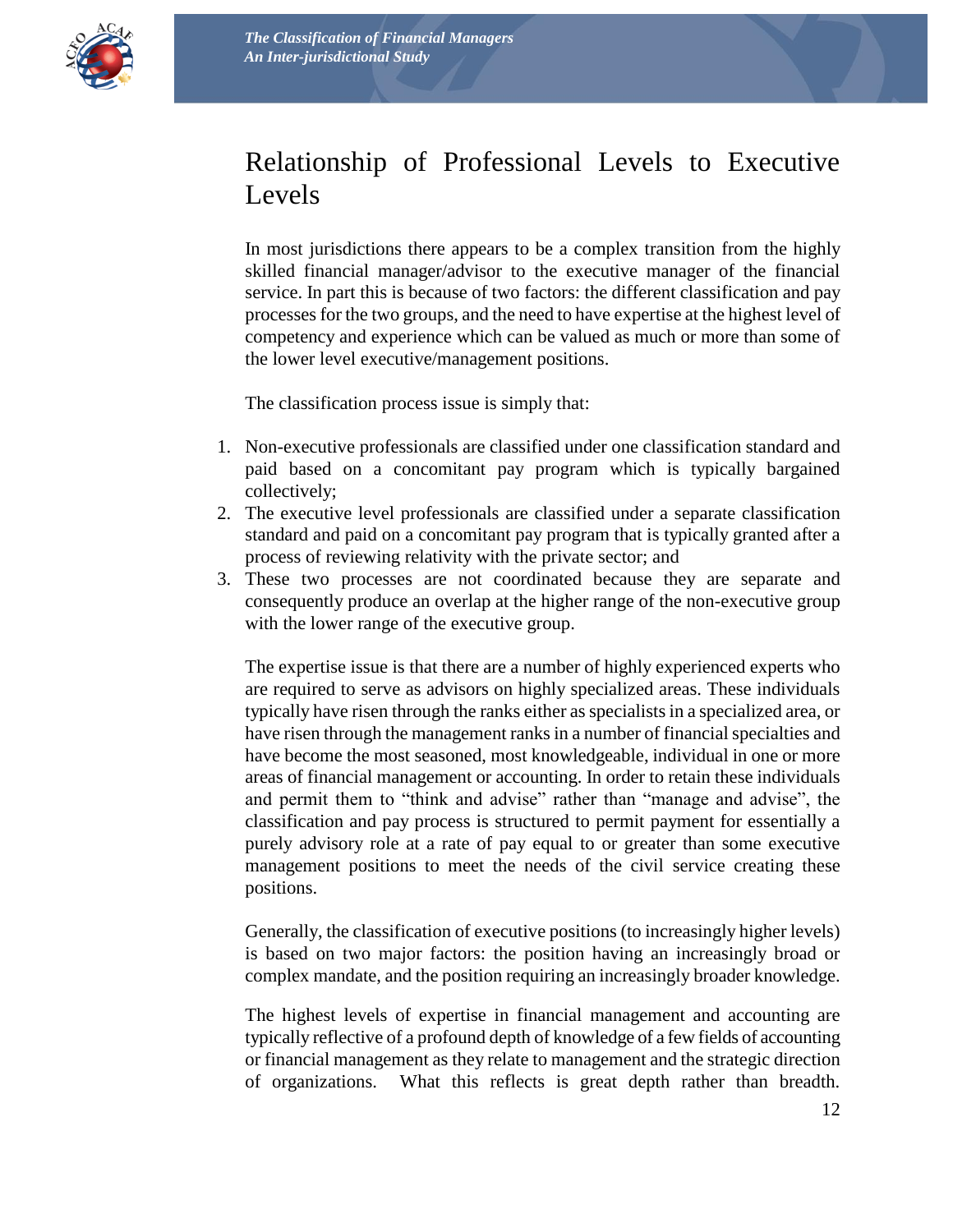

Consequently what is valued for the specialist to rise (depth in a narrow field – finance), is essentially a weakness in executive valuation.

As this report is focused on the classification levels of financial managers and accountants, an in depth analysis of the issue of transition is beyond the scope of the report. At the same time, it is clear that this issue plays a part in the classification and pay of the senior specialists in the financial management service.

This report will not provide specific examples of either of these factors at this stage, but directs the reader to the detailed information by jurisdiction for further detail.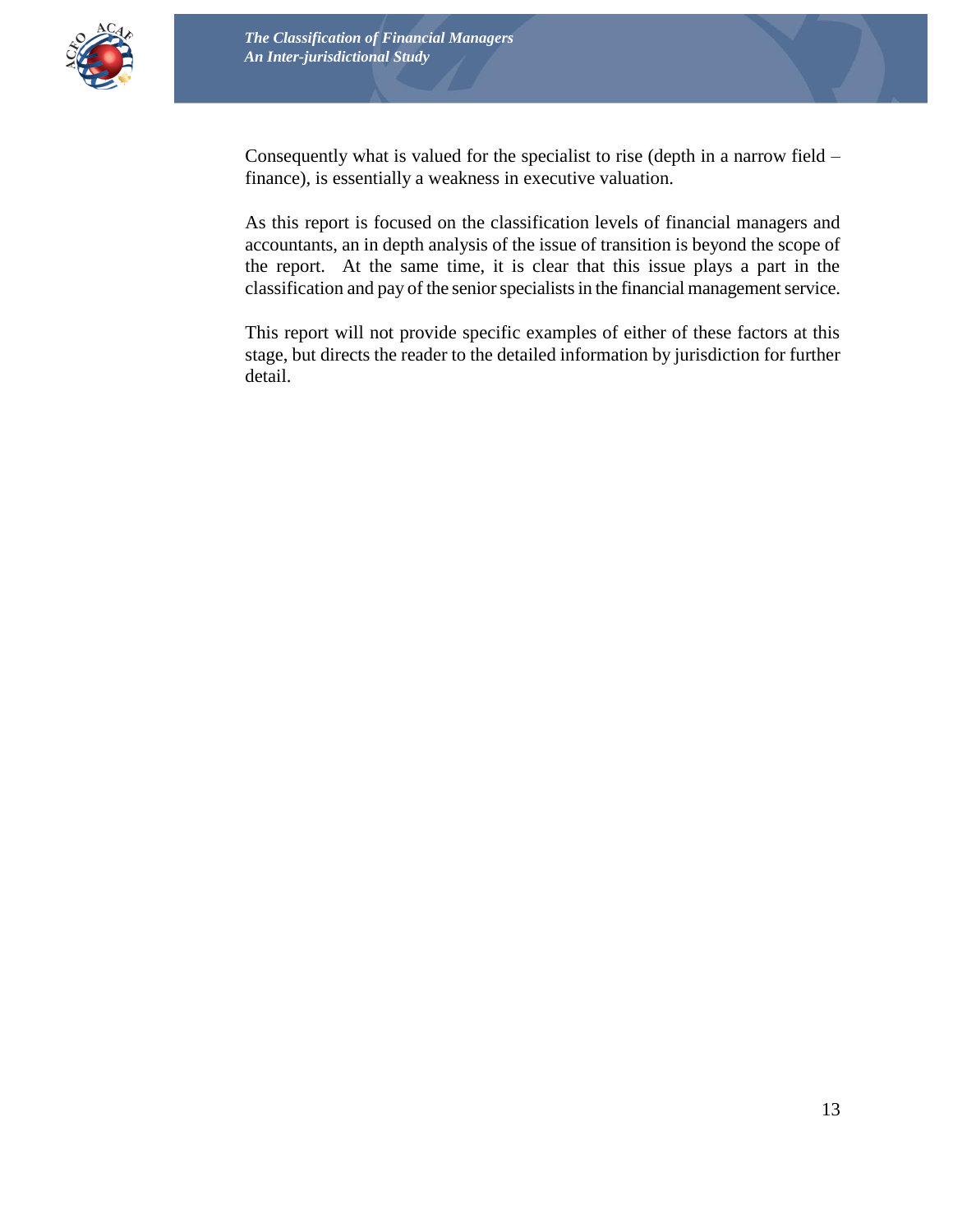

<span id="page-13-0"></span>

### Conclusion

At this point it is fair to conclude that while it is true that each jurisdiction establishes a classification and pay administration for its financial managers designed to suit its purposes, there are some common factors that transcend individual jurisdictions. Two of the factors that are common to all jurisdictions are the evolving field of financial management and the need for career management of those carrying out financial management.

The theoretical basis for financial management, accounting and auditing is basically the same across all jurisdictions. The administrative practices in how financial management, accounting and auditing are applied, does vary across jurisdictions. However, that being said, there is a movement of the accounting institutes around the globe to work more closely together to ensure that financial statements are comparable across jurisdictions. This movement is clearly being given physical form in the formation of the Global Accounting Alliance formed in April of this year by some nine professional bodies including the American Institute of Certified Public Accountants (AICPA), the Canadian Institute of Chartered Accountants (CICA), the Hong Kong Institute of Certified Public Accountants (HKCPA), the Institute of Chartered Accountants in Australia (ICAA), the Institute of Chartered Accountants in England and Wales (ICAEW), the Institute of Chartered Accountants of Scotland (ICAS) and the Institute of Chartered Accountants in Ireland (ICAI), the New Zealand Institute of Chartered Accounts (NZICA), the South African Institute of Chartered Accountants (SAICA).

The need for career management is present in all jurisdictions. The apparent issue is: what is the appropriate number of levels required. However, the answer to that question is not apparent, nor is it fixed. In looking at the classification regimes in the four provinces of Quebec, Ontario, Alberta and British Columbia, and in the national governments of the United Kingdom, Australia, and the United States – all of them are in various stages of evolution. What is clear is that the tendency is to a higher number of levels to their classification structures rather than to a lower number, and those with the lowest numbers and lowest salaries mentioned the difficulty in recruiting qualified professionals.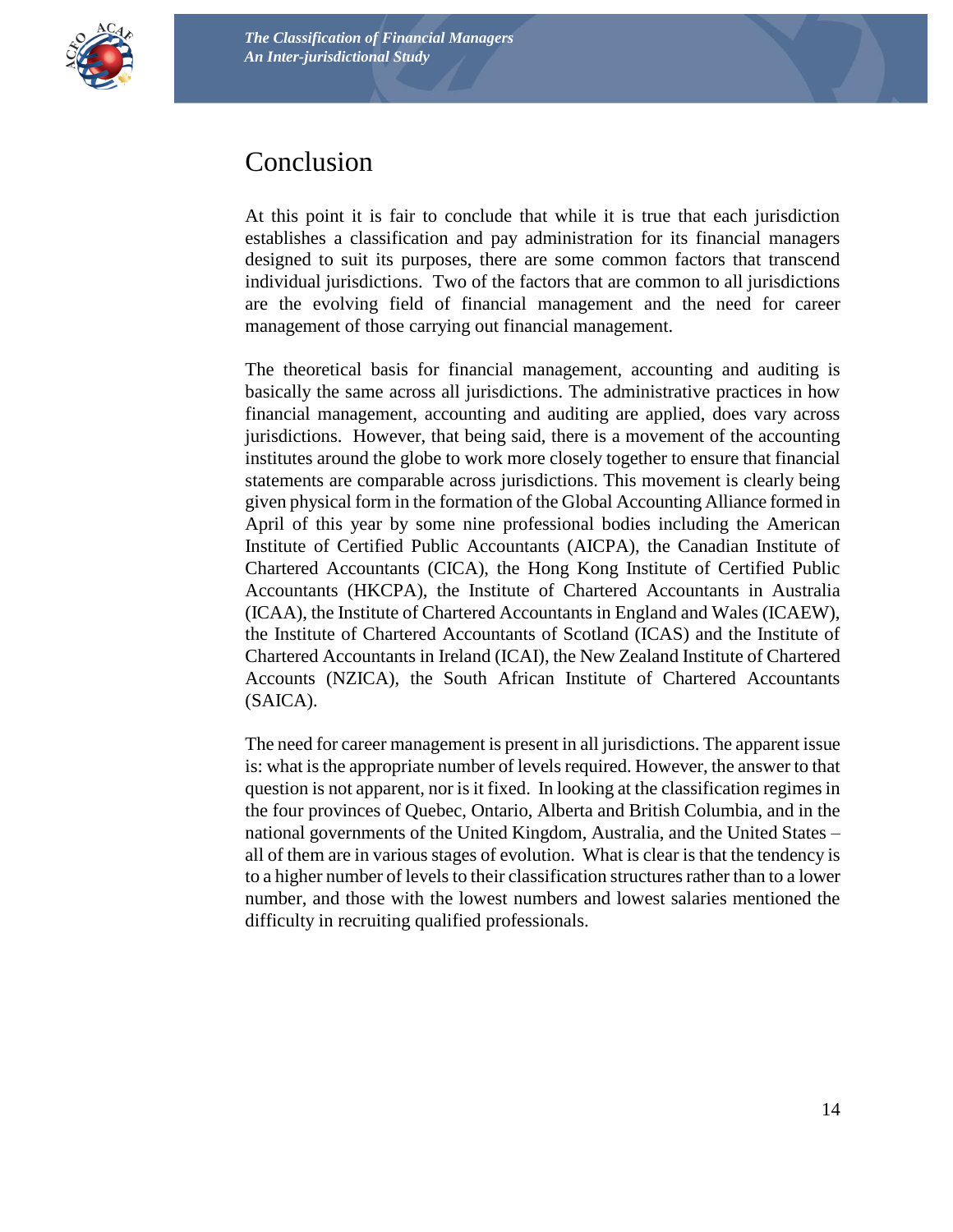

# <span id="page-14-0"></span>Appendix A: Information by Jurisdiction - Canada

#### <span id="page-14-1"></span>**Alberta**

The Government of Alberta has no single financial management group as such but has an eight level professional financial management with essentially three components.

- 1. Finance positions which are part of Subsidiary 2, represented by a bargaining agent with four point bands in the job ladder;
- 2. "Opted out and excluded" financial management positions in two classification series -both paid the same salaries:
	- a. Auditors, with three levels (point bands)
	- b. Budget Officers, with three levels; and
- 3. Management pay plan financial management positions

The "auditors" in Alberta are specialists in audit, which the "budget officers" are responsible for budget planning and allocation, both groups essentially focused on the financial management of the government.

All positions are evaluated/classified using a modified Hay Plan.

Senior Financial Management and Senior Finance Officers can overlap significantly with the salary range of the lowest managerial level positions as can be seen in the tables below. All salaries are as of April 1, 2006. Titles shown are those of benchmark positions available on the Alberta Personnel Administration Office website [\(www.pao.gov.ab.ca\)](http://www.pao.gov.ab.ca/).

In the "Grade" column is included (in brackets) the Hay Plan points for each level, which, while modified for the purposes of the Alberta Public Service, makes this particular set of classification levels much more easily compared to other jurisdictions. It also permits a clear image of the overlap between the highest level specialist positions and the executive positions as well as between the Opted Out and Excluded financial management positions and the Subsidiary 2 financial officers.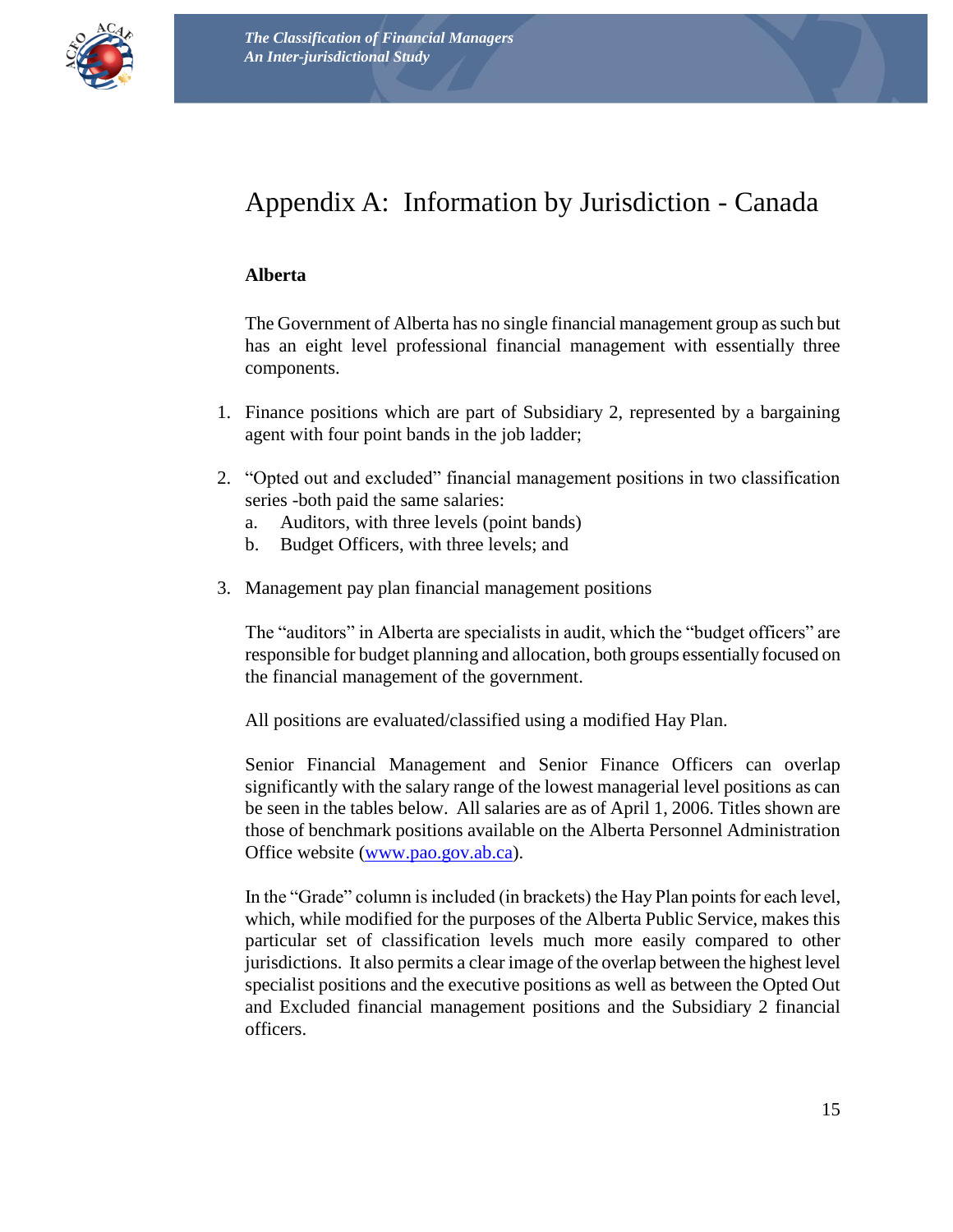

#### *Management Job Evaluation Plan*

| Rank | <b>Title</b>               | Role       | Grade                   | Salary (\$)   |  |  |
|------|----------------------------|------------|-------------------------|---------------|--|--|
| 8    | 13294                      | Executive  | Band 4                  | 119,652<br>to |  |  |
|      | ADM,<br>Tax<br>and         | Manager II | $(1301 - 1700)$         | 157,044       |  |  |
|      | Revenue                    |            | pts)                    |               |  |  |
|      | Administration             |            |                         |               |  |  |
| 7    | 31532                      | Executive  | Band 3                  | 97,836<br>to  |  |  |
|      | Executive<br>Director      | Manager I  | $(906-1300)$            | 128,568       |  |  |
|      | Corporate Services         |            | pts)                    |               |  |  |
| 6    | 13399                      | Senior     | Band 2                  | 70,368<br>to  |  |  |
|      | Senior<br>Manager,         | Manager    | $(641-905 \text{ pts})$ | 105,492       |  |  |
|      | and Cash<br><b>Banking</b> |            |                         |               |  |  |
|      | Forecasting                |            |                         |               |  |  |
| 5    | 18069                      | Manager    | Band 1                  | 53,904<br>to  |  |  |
|      | Manager,<br>Finance        |            | $(350-640 \text{ pts})$ | 83,964        |  |  |
|      | Contract                   |            |                         |               |  |  |
|      | Administration             |            |                         |               |  |  |

#### *Financial Management (Opted Out and Excluded Group)*

| Rank           | <b>Title</b>       | Role                     | Grade                   | Salary (\$)  |
|----------------|--------------------|--------------------------|-------------------------|--------------|
| 3              | 513BO01 - General  | Senior                   | Financial               | 61,884<br>to |
|                | Ledger<br>and      | Specialist and           | Management              | 81,564       |
|                | Consolidation      | Supervisory:             | Level 3                 |              |
|                | Specialist         | Auditor<br>or            | $(439-518 \text{ pts})$ |              |
|                |                    | <b>Budget Officer</b>    |                         |              |
| $\overline{2}$ | 512AU01            | Full Working             | Financial               | 49,536<br>to |
|                | Auditor            | Level                    | Management              | 68,028       |
|                |                    | (Seasoned):              | Level 2                 |              |
|                |                    | Auditor<br>$\alpha$      | $(371-438 \text{ pts})$ |              |
|                |                    | <b>Budget Officer</b>    |                         |              |
|                | 511BO02            | and<br>Entry             | Financial               | 40,260<br>to |
|                | Entry Level Budget | Intermediate:            | Management              | 59,400       |
|                | Officer            | Auditor<br><sub>or</sub> | Level 1                 |              |
|                |                    | <b>Budget Officer</b>    | $(269-370 \text{ pts})$ |              |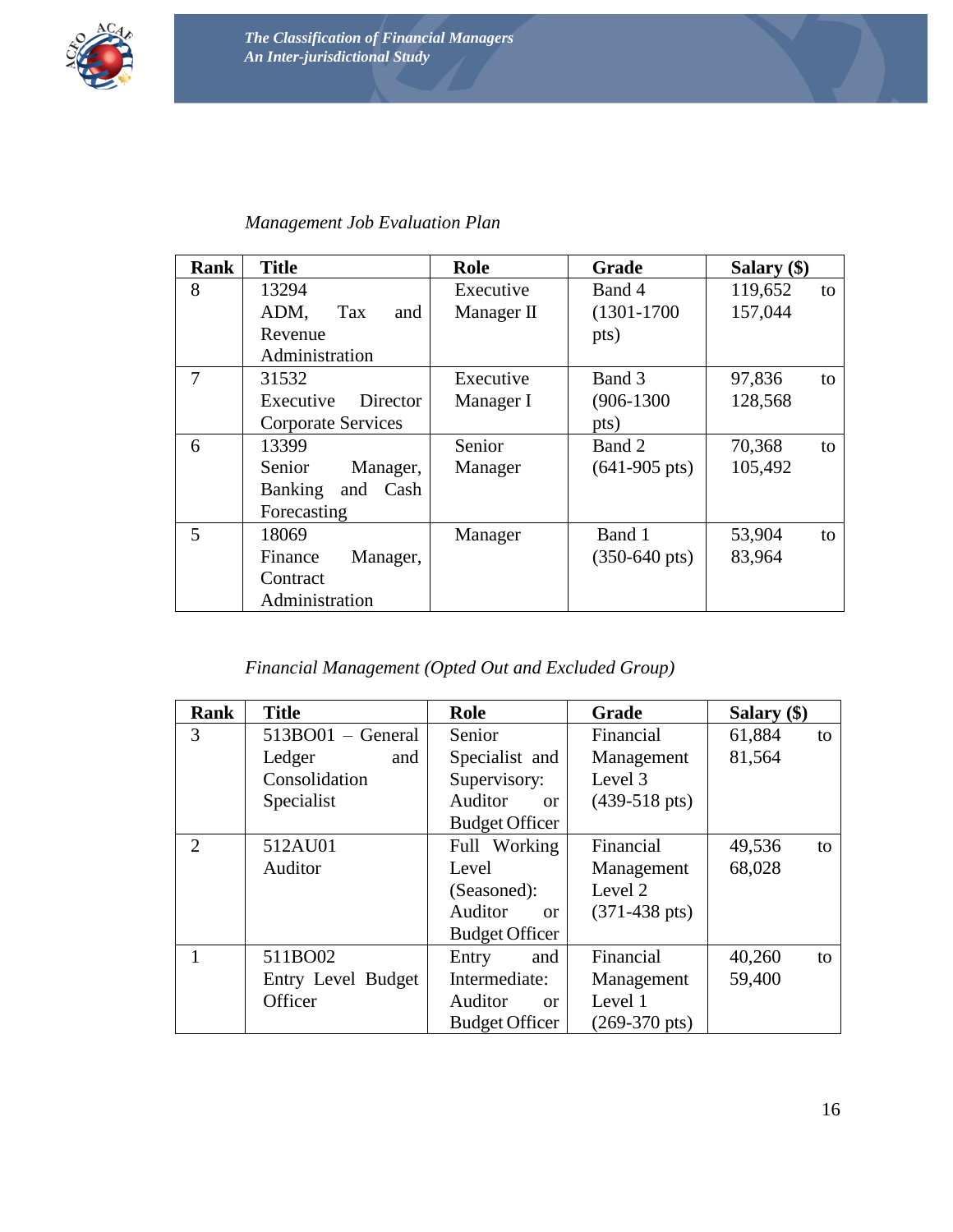

| Rank           | <b>Title</b>         | Role                 | <b>Grade</b>            | Salary $(\$)$ |  |  |
|----------------|----------------------|----------------------|-------------------------|---------------|--|--|
| $\overline{4}$ | 024FN12              | Finance              | Pay Grade 71            | 56,340<br>to  |  |  |
|                | Team Leader, Senior  | <b>Officer Level</b> | $(371-438 \text{ pts})$ | 74,016        |  |  |
|                | <b>Trust Officer</b> | 4                    |                         |               |  |  |
| 3              | 023FN13              | Finance              | Pay Grade 67            | 51,444<br>to  |  |  |
|                | Senior Accountant    | Officer Level        | $(314-370 \text{ pts})$ | 67,464        |  |  |
|                |                      | 3                    |                         |               |  |  |
| $\overline{2}$ | Example: 022FN04     | Finance              | Pay Grade 61            | 44,916<br>to  |  |  |
|                | Finance<br>Assistant | <b>Officer Level</b> | $(269-313 \text{ pts})$ | 58,908        |  |  |
|                | Administrator        | 2                    |                         |               |  |  |
|                |                      | Finance              | Grades<br>Pay           | 38,208<br>to  |  |  |
|                |                      | <b>Officer Level</b> | 53-57                   | 53,892        |  |  |
|                |                      |                      | $(228-268 \text{ pts})$ |               |  |  |

| Subsidiary 2 – Financial Officers (Bargaining Unit) |  |  |  |
|-----------------------------------------------------|--|--|--|
|                                                     |  |  |  |

This information was obtained largely from the Personnel Administration Office of the Alberta Government [\(www.pao.gov.ab.ca\)](http://www.pao.gov.ab.ca/) with additional comment and advice from Gloria Letwin, the Manager of Classification (tel: 780-408-8445.)

#### <span id="page-16-0"></span>**British Columbia**

Financial positions within the Province of BC are either included in a bargaining unit, and evaluated at pay grades 7 to 30 using the Public Service Job Evaluation Plan (PSJEP) or are excluded from the bargaining unit and considered to be management positions, ranging from levels 1 to 12. Management positions are evaluated/compensated by applying a different evaluation system.

Financial positions can range from financial processing and administration (at the bottom end of the PSJEP) to strategic planning (at the top end of the management compensation system). Generally speaking, the financial management stream of positions can be described using nine levels, as noted in the table below. Those with a "grade" defined as a "level" are rated using management evaluation/compensation, while those with a "pay grade" are part of a bargaining unit.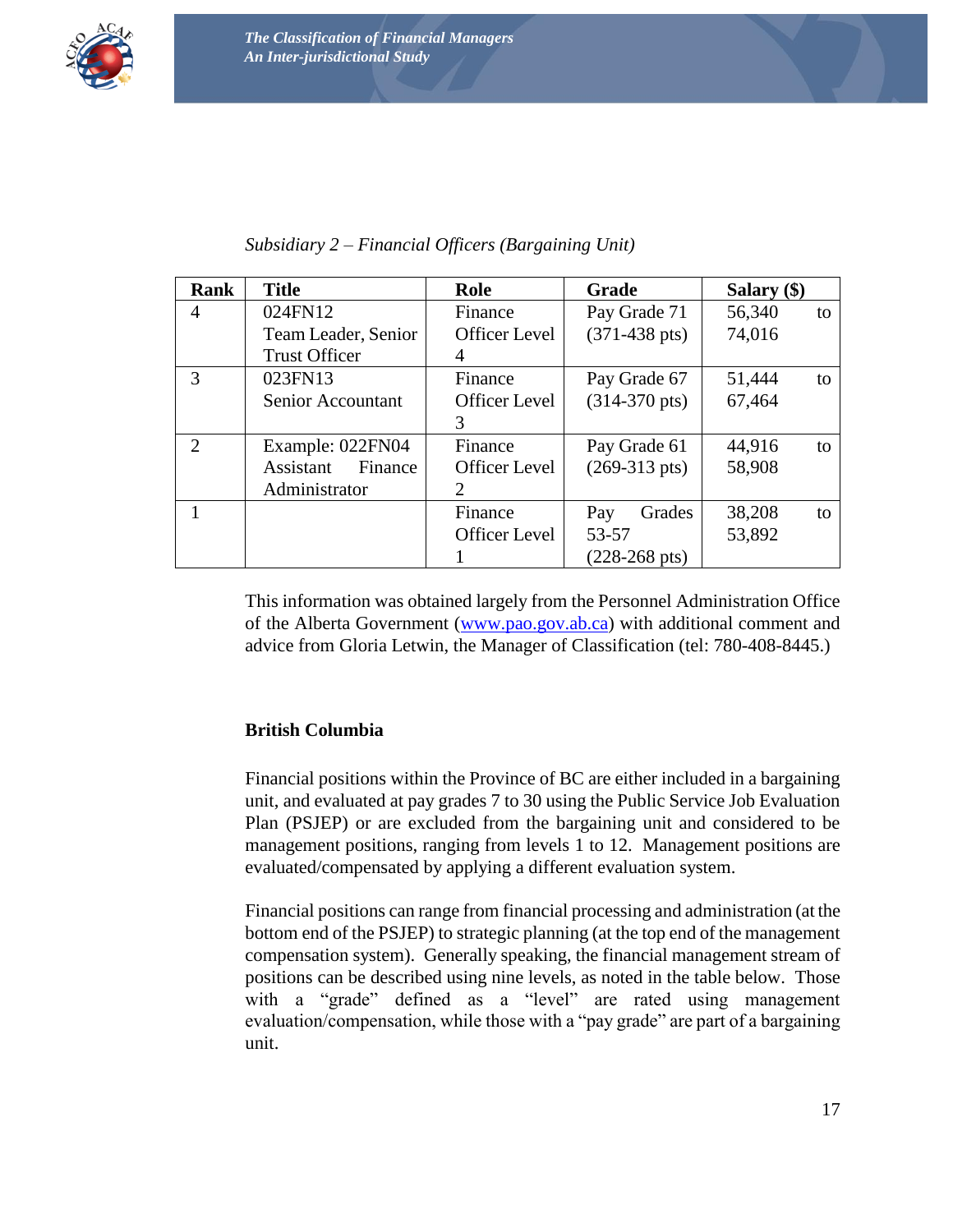

| <b>Rank</b>    | <b>Title</b>                                                   | <b>Role</b>                                                                                                      | Grade                                                                  | Salary (\$) pa                  |  |  |
|----------------|----------------------------------------------------------------|------------------------------------------------------------------------------------------------------------------|------------------------------------------------------------------------|---------------------------------|--|--|
| 9              | <b>Comptroller General</b>                                     | $ADM -$<br>Government's<br>top finance<br>officer                                                                | Level 11                                                               | \$114,491.85                    |  |  |
| 8              | <b>Executive Financial</b><br>Officer                          | Top financial<br>officer in a<br>$ministry -$<br>functionally<br>responsible to<br>the<br>Comptroller<br>General | Level 9 or 10<br>depending on<br>complexity of<br>ministry             | \$104,409.38 to<br>\$109,380.96 |  |  |
| 7              | Senior Financial<br>Officer                                    | Senior<br>financial<br>officer of<br>relatively large<br>organization<br>(e.g. ministry)                         | Levels $6, 7,$ or $8$<br>depending on<br>complexity of<br>organization | \$82,035.46 to<br>\$95,294.56   |  |  |
| 6              | <b>Financial Managers</b>                                      | Financial<br>manager for a<br>specialty<br>program                                                               | Pay grade 30 or<br>Levels 4 or 5<br>depending on<br>complexity         | \$70,872.11 to<br>\$76,235.54   |  |  |
| 5              | Senior Specialist or<br><b>Team Lead</b>                       | Leaders of<br>working level<br>professionals                                                                     | Pay grade 27                                                           | \$65,156.98                     |  |  |
| $\overline{4}$ | <b>Financial Specialist</b><br>(e.g. Auditor or<br>Accountant) | Working level<br>professional                                                                                    | Pay grade 24                                                           | \$59,479.95                     |  |  |
| 3              | Senior Financial<br>Analyst                                    | Senior working<br>level Analyst<br>or entry-level<br>specialist                                                  | Pay grade 21                                                           | \$54,334.88                     |  |  |
| $\overline{2}$ | <b>Financial Analyst</b>                                       | Working level<br>Analyst                                                                                         | Pay grade 18                                                           | \$49,672.72                     |  |  |
| $\mathbf{1}$   | Junior Financial<br>Analyst                                    | Entry level<br>Analyst                                                                                           | Pay grade 14                                                           | \$44,224.49                     |  |  |

This description of the classification of financial managers in British Columbia was provided by telephone by a Senior Compensation Specialist, Cheryl Biggs (250-387-0254) at the request of Tom Egan, the Government of British Columbia's Director of Compensation Services (250-387-0139).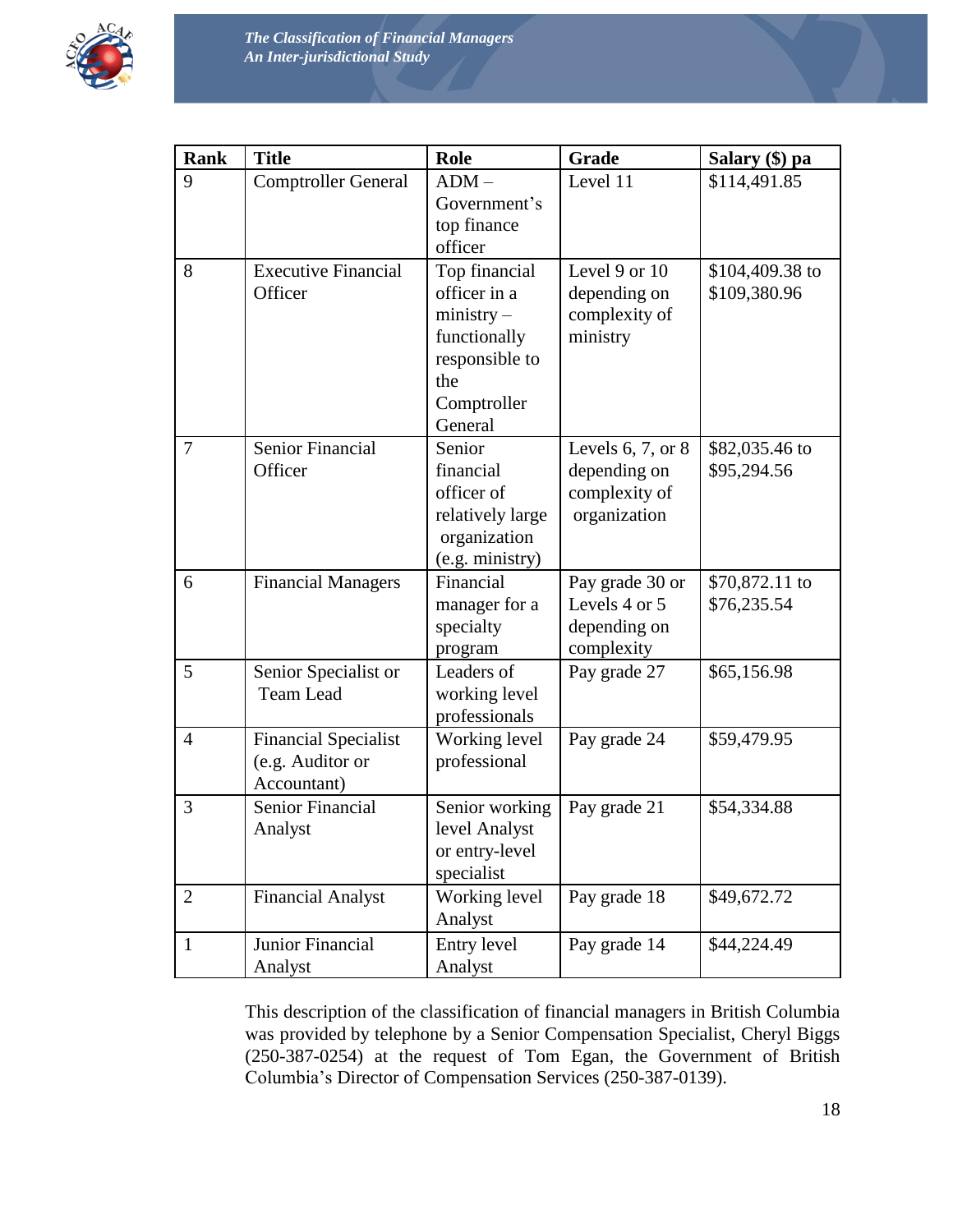

#### <span id="page-18-0"></span>**Ontario**

Financial specialists in the Ontario Public Service (OPS) provide controllership, financial analysis and advice, and business planning and analysis to government decision-makers.

They are currently undergoing a rebalancing of accountabilities for financial management. The new model will generally increase the demands for Ministries to provide financial analysis and strategic financial advice to Ministry decisionmakers while maintaining accountability to central agencies, which are themselves undergoing restructuring.

Ministry Finance Directors generally report to the Ministry's Chief Administrative Officer, who would be an Assistant Deputy Minister.

A Finance Director's branch includes: Senior Managers and managers; financial specialists who provide analysis and advice; and operational support including transaction processing. Financial specialists are represented by the Association of Management, Administrative and Professional Crown Employees of Ontario (AMAPCEO), while operational and administrative support staff are represented by the Ontario Public Service Employees Union (OPSEU).

AMAPCEO-represented financial specialists are not required to hold an accounting designation. Many job specifications include a requirement for expertise in accounting and financial analysis normally obtained by the course of study included in accounting designations, Master of Business Administration, Master of Public Administration or equivalent education and experience.

The Ministry of Finance includes an Internal Audit Division that provides audit services to the OPS. Financial specialists may, during their career with the OPS, hold a position in the Internal Audit Division.

The classification structure for AMAPCEO-represented positions is currently undergoing a significant change from numerous, overlapping classifications and pay scales to eight levels. These new classifications will apply to all AMAPCEOrepresented positions, including policy analysis, I&IT professionals, financial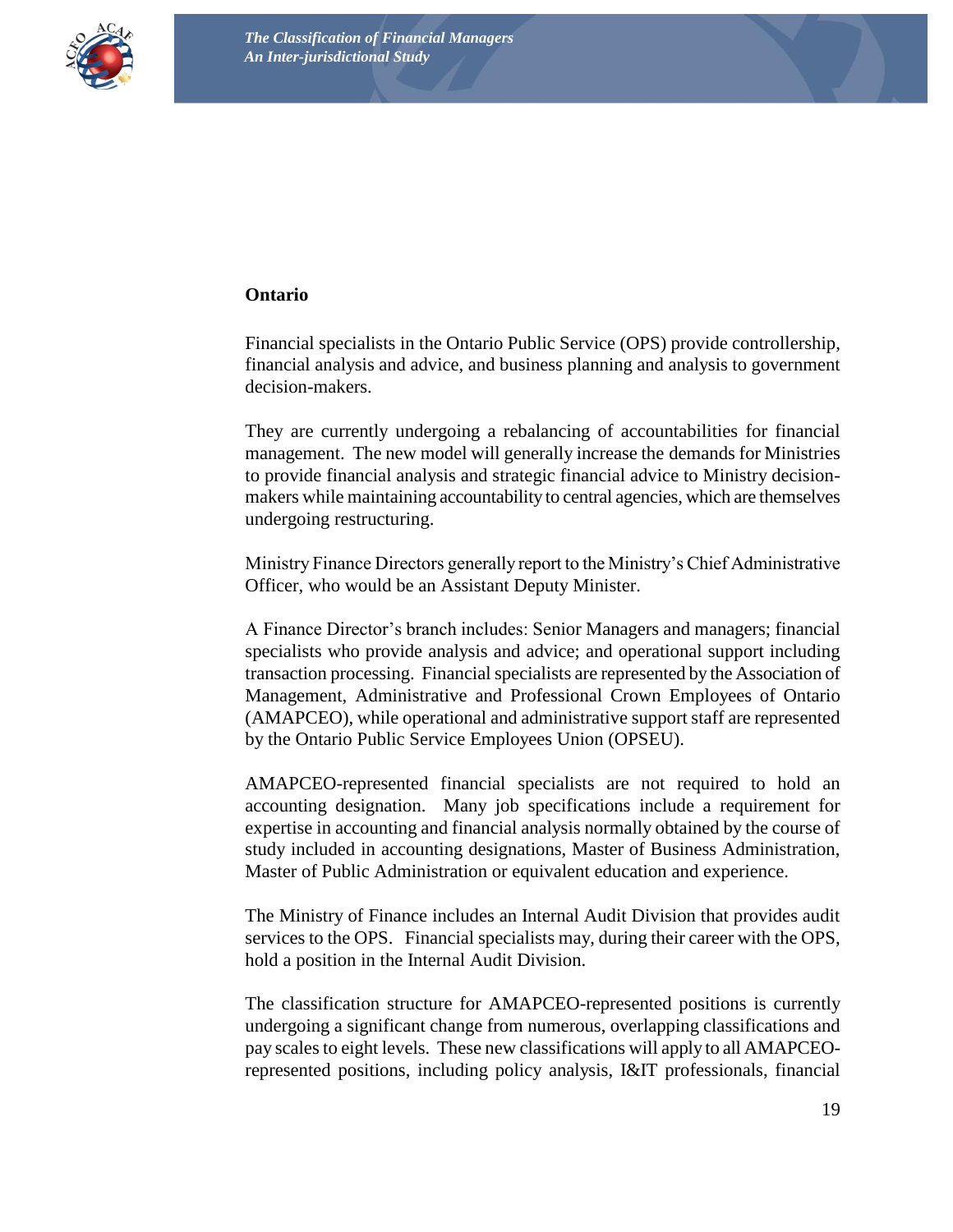

 $\overline{a}$ 

specialists and others. Lawyers in the OPS are not represented by AMAPCEO.

A financial analyst who joins the public service with some experience would typically start at the "AFA17" classification, which has a pay range of approximately \$54,000 - \$66,000. A more senior financial analyst would have a pay range of approximately \$63,000 - \$82,000. First-level managers typically earn \$69,000 - \$90,000. These pay ranges do not include benefits, pensions or merit increases. Please review the Public Sector Salary disclosure on [www.gov.on.ca](http://www.gov.on.ca/) for information on public servants earning \$100,000 per year or more.

This information was provided by Chris Lambert, Ontario Ministry of Finance (tel: 416-325-1313.)

#### <span id="page-19-0"></span>**Quebec**

Financial specialists working for the Government of Quebec were redefined by the Directive on the Classification of Work of the Public Service and Its Management<sup>2</sup> published in 1998. Financial specialists are grouped into the "Famille d'emplois de l'administration fiancière", or the family of fields of specialization that comprise financial administration.

This family of work is composed of thirteen fields which are as follows:

- 101-04 Agent du vérificateur general, stagiaire
- 101- Agent du vérificateur general
- 103- Agent de la gestion financière
- 132- Évaluateur agréé ou agent d'évaluation foncière
- 206-10 Technicien en vérification fiscale
- 206-05 Technicien principal en vérification fiscale
- 209-10 Agent vérificateur principal
- 222-10 Technicien en évaluation de dommage et de responsabilité civile
- 260-10 Technicien en évaluation foncière
- 260-05 Technicien principal en evaluation foncière
- 285-15 Agent stagiaire de recouvrement fiscal
- 285-10 Agent de recouvrement fiscal

The fields of specialization with a code in the "100" range are professional fields or occupations; these are agent of the auditor general (101), agent of financial management (103), and appraisers (132). For the purposes of this study, the

<sup>2</sup> This is a translation by the author of the original title: Directive concernant la classification des employs de la function public et sa gestion. ISBN:2-550-33527-9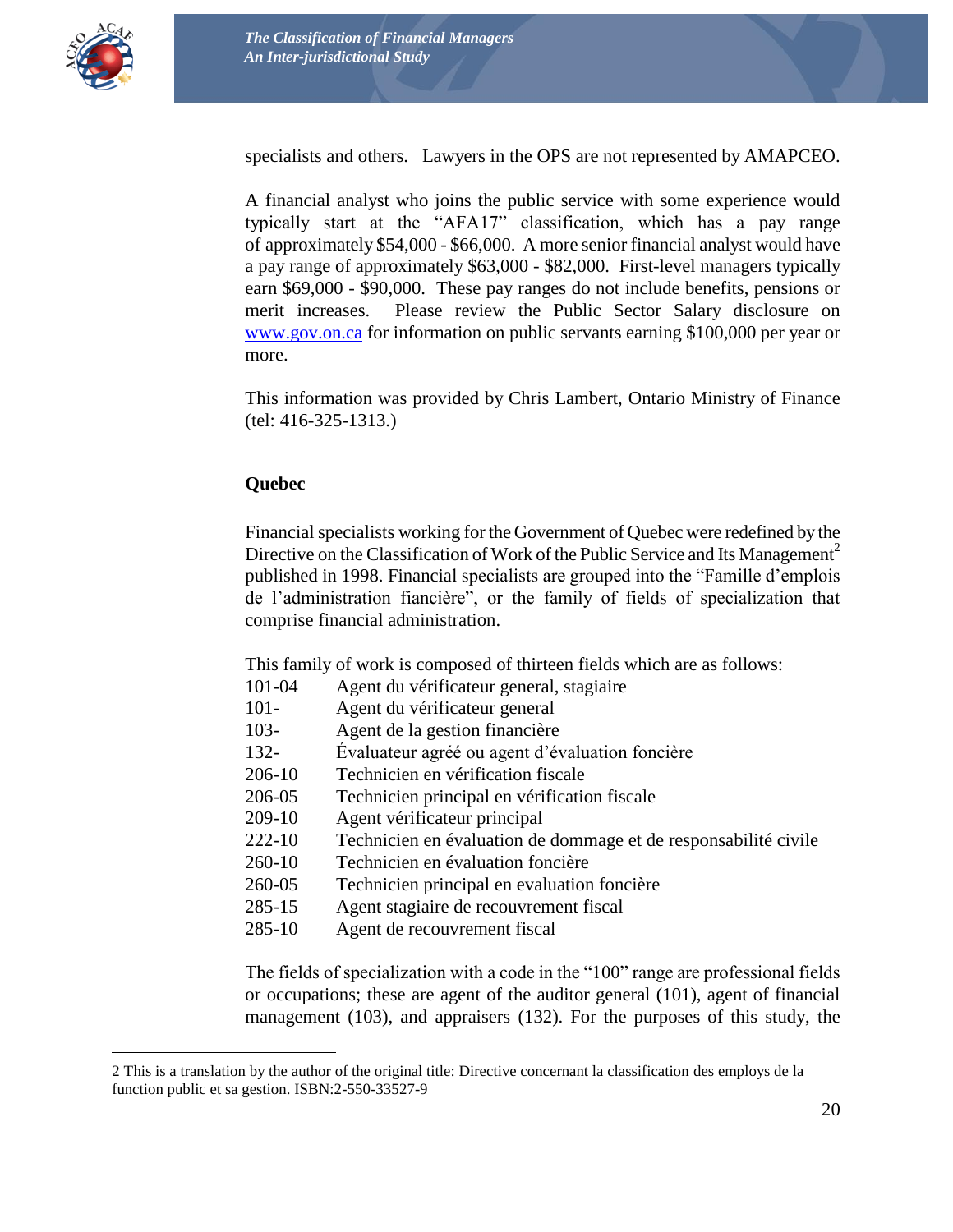

auditors and financial managers would be the two groups of most interest, with the financial managers, (group 103), that of the most interest.

According to the pay scales (échelles de traitement) for these two groups:

- 1. The auditors have fourteen levels with a pay range from \$41,533 at level one, to \$64,870 for level 14 as of March 31, 2006; and
- 2. The financial managers have eighteen levels with a pay range of from \$33,931 at level one, and \$62, 475 at level 18

These professional groups are essentially paralleled by a separate supervisory classification which has ten levels with a pay range of from \$34,779 to \$46, 475 for the lowest level of supervision (grade 10), and pay range of from \$96,326 to \$125,155 at the top level of supervision (grade 1).

This information was obtained from the web site of the Secrétariat du conseil du trésor of the Government of Québec [\(www.tresor.gouv.qc.ca\)](http://www.tresor.gouv.qc.ca/). The web site itself is quite rich in detail in terms of what is shown here. Unfortunately the site on classification as such was under reconstruction and pointed to the Directive as a summary of where classification was heading, and a number of attempts to obtain clarification from an official on the Québec public service classification system were not successful.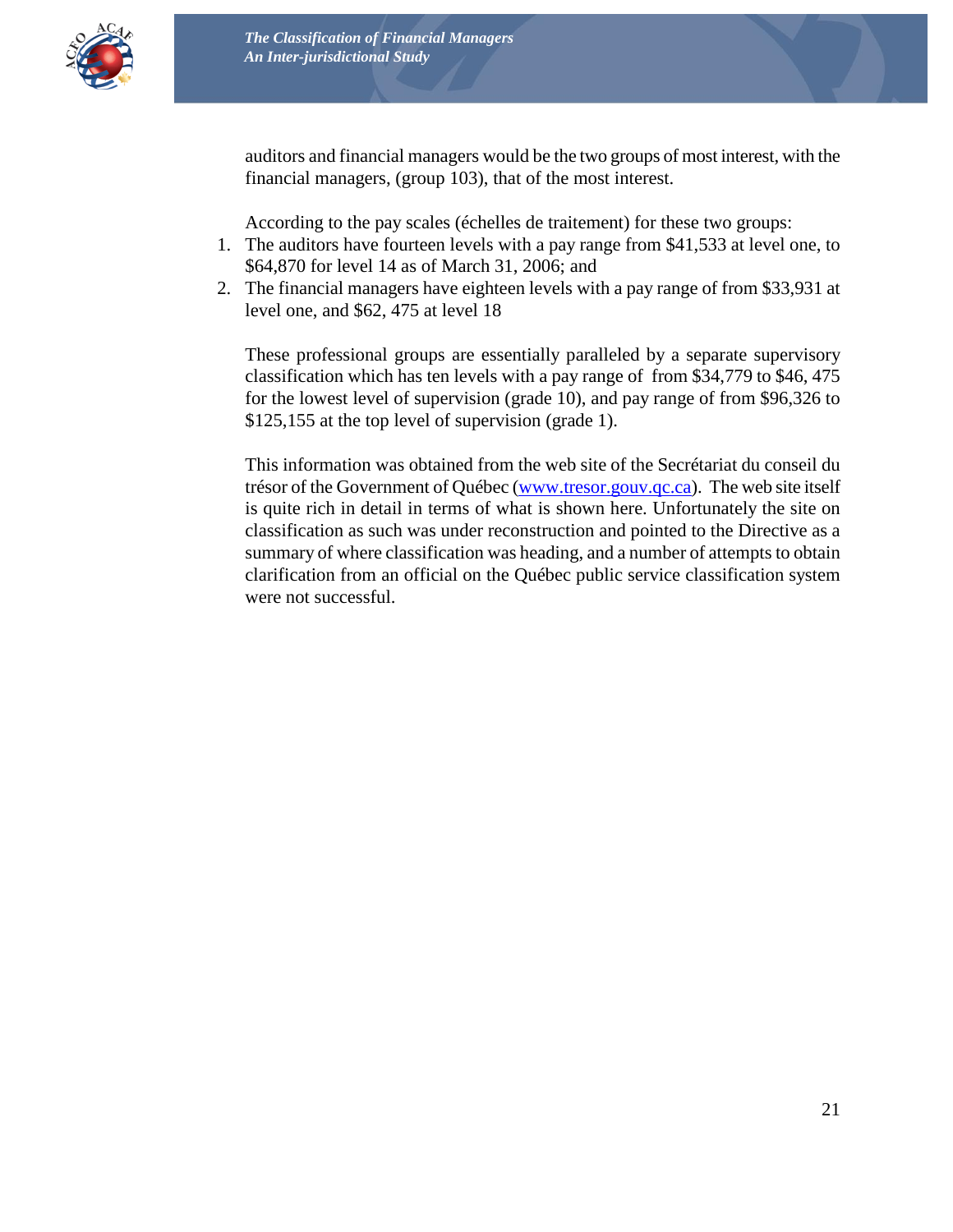

# <span id="page-21-0"></span>Appendix B: Information by Jurisdiction - World

#### <span id="page-21-1"></span>**Australia**

The Australian Public Service (APS) moved to a common, or universal, classification system under the *Public Service Classification Rules 2000 (Classification Rules)*. The Classification Rules provide the framework for classification management arrangements in the APS. The purpose of the Classification Rules is to enable employees and duties to be classified under a common APS-wide classification system.

The system is controlled centrally by the Australian Public Service Commission, but applied by individual ministries and is composed of eleven levels:

- 1. Six (6) APS Levels (APS)
- 2. Two (2) Executive Levels (EL)
- 3. Three (3) Senior Executive Service Levels (SES).

There does not seem to be a classification standard for financial managers as such, but the technical knowledge required of financial management, i.e. accounting and financial audit, appear to be part of the Administrative Service Officer Group (ASO). This group is composed of six (6) Administrative Service Officer classes and Senior Officer Grades C, B and A.

Based on the Classification Rules, the actual classification of a position would be based on the Group standard and the APS to arrive at an APS rating. Clarification on this point has been requested from Canberra, but at time of writing the relationship of the ASO Group classification standard to the APS, EL and SES has not been clarified.

If the accounting or financial management service is in fact incorporated into the ASO, then it would appear from the characteristics of the work carried out that the six ASO levels and the Senior Officer Grade C would likely constitute the financial specialist work stream. Subject to clarification then, it can be postulated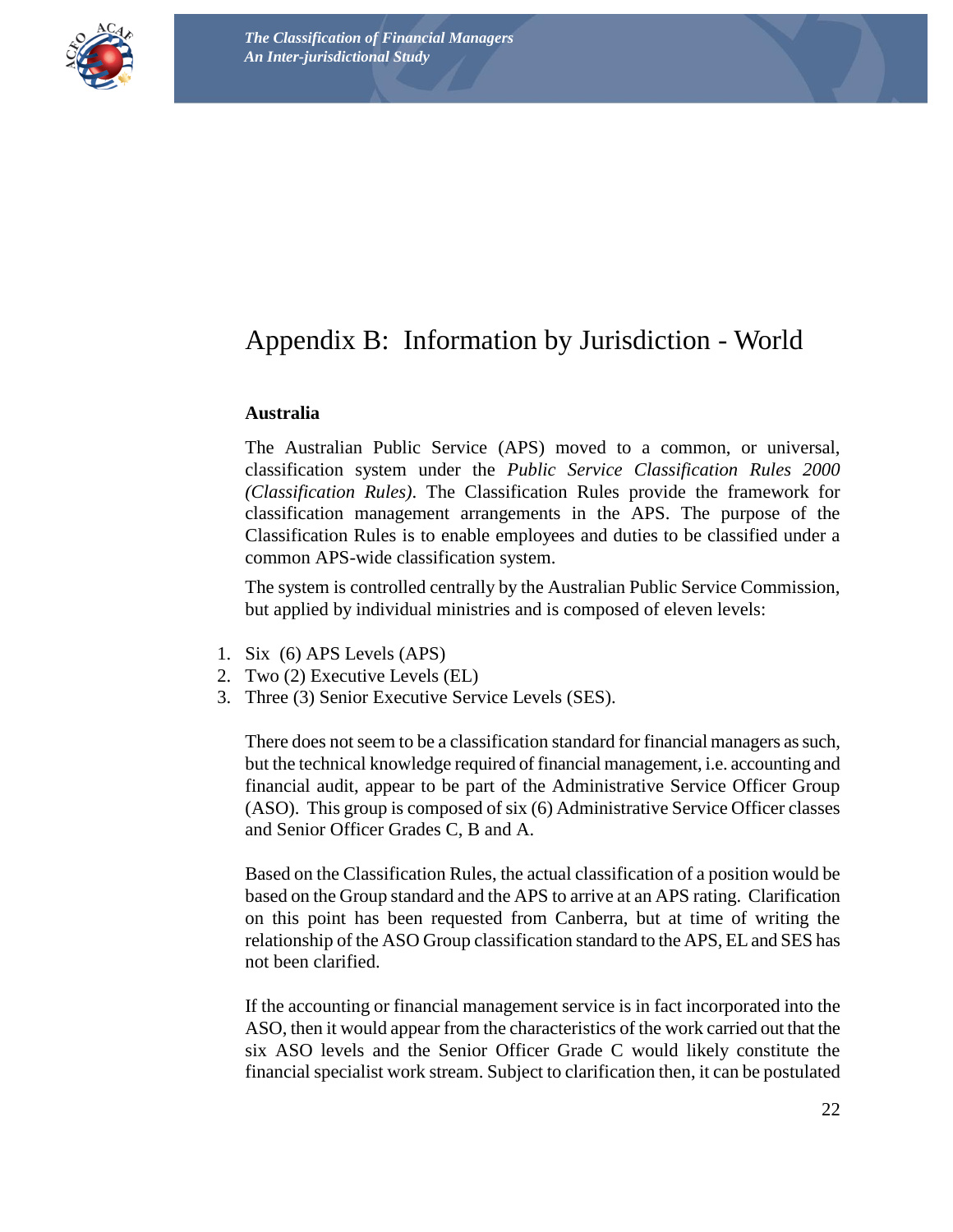

 $\overline{a}$ 

that the Australian Public Service has seven levels of financial management positions.

At the same time, the three SES levels actually have two profiles, one as a manager, and the other as a specialist; this means that there is the possibility that a highly seasoned expert in accounting or risk management or some other field with government-wide implications could be classified at this level. However, until some clarification is obtained from Canberra, that is all that can be said.

On salaries, or more accurately "pay bands", while the Australian Public Service Commission's web sites [\(www.apsc.gov.au](http://www.apsc.gov.au/) and [www.workplace.gov.au](http://www.workplace.gov.au/)) provided the above information, the only salary information found was from another site [\(www.wagenet.gov.au\)](http://www.wagenet.gov.au/), which provided the Australian Public Service Award of 1998. For comparison purposes, later data would be required.

The above information was obtained from the web sites noted above and consultation with R. Andrew Clarke, Research Officer, Australian High Commission, Ottawa (tel: 613-236-0841.) Requests for further information have been submitted to Mr. Clarke and transmitted to Canberra, but at time of writing a response had not been received.

#### <span id="page-22-0"></span>**Canada**

The Financial Management Group (FI) of the Canadian Public Service currently has four levels (FI-01 through FI-04) with the FI-04 deemed to be an executive level (EX) minus one. This four level structure was a surprise restructuring in 1987 and is considered by many, both in ACFO and among the senior financial managers of federal departments, as being too few for operational and career management purposes.

Over the past forty years the FI Group has evolved from a largely financial administration (transactional) focus to a professional (risk management and challenge) focus. Its structure has evolved as various commissions of inquiry or royal commissions (Glascoe, Lambert, and now Gomery)<sup>3</sup> have reviewed financial management in the Public Service of Canada and recommended changes. The following demonstrates the changes as they occurred:

<sup>3</sup> See **Classification Renewal for the Financial Management (FI) Group in the Public Service of Canada. ACFO-ACAC. February 2006** for a review of this evolution and the references.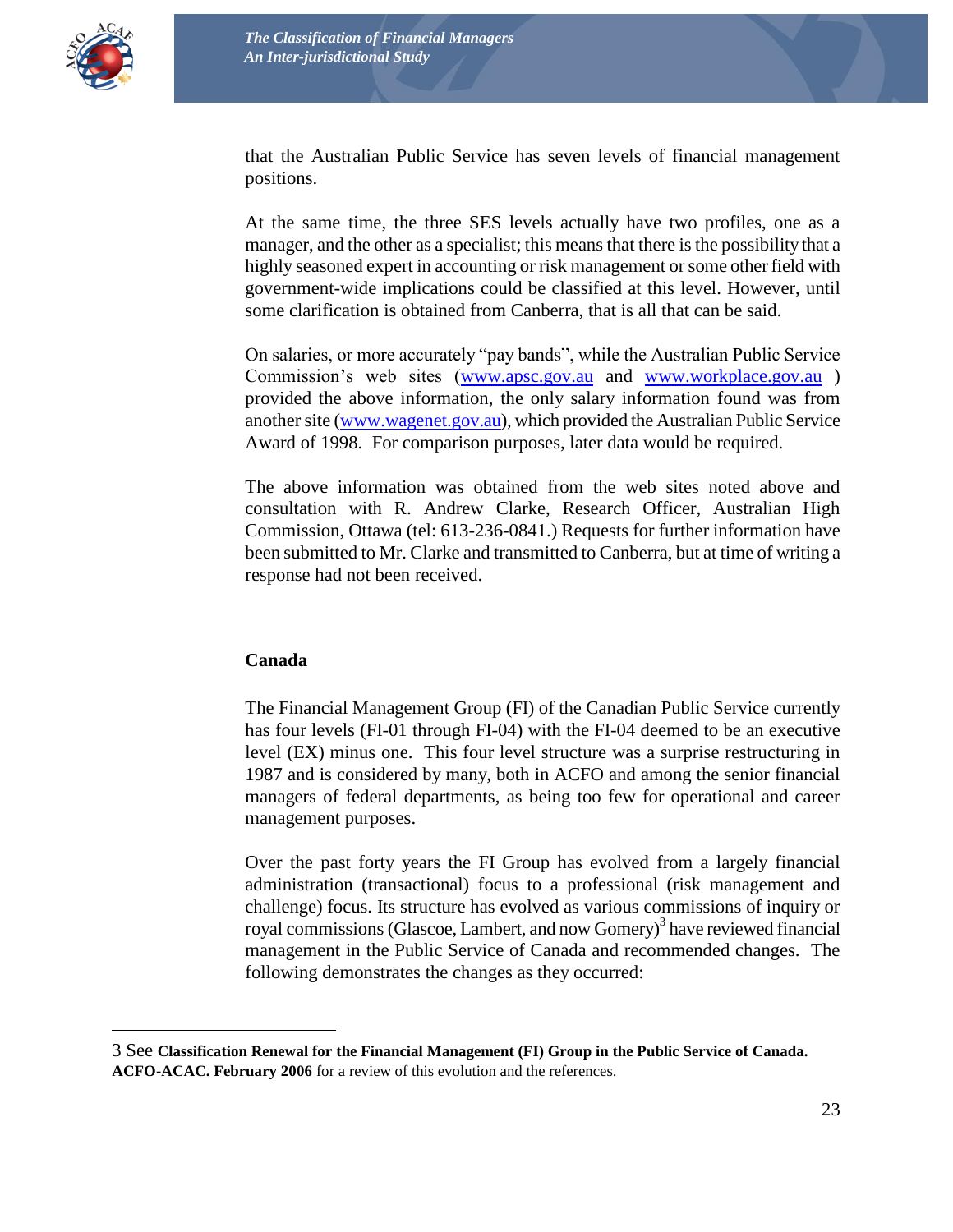

- 1. Group formed (post Glascoe) in 1966 with up to eight levels (benchmarks for seven levels only), with Level 7 an SX-01 equivalent;
- 2. Lambert-Driven new benchmarks in 1981 with seven levels; Level 7 an SX-01 equivalent;
- 3. 1987 standard developed from 1981 benchmarks restructured to four levels where:
	- a. old 1-3 become new FI-01
	- b. old 4 became new FI-02
	- c. old 5 became new FI-03
	- d. old 6 became new FI-04 and EX minus 1
	- e. old 7 had been converted to the Management Category with level determined on conversion (For some groups positions converted were later reconverted to their original groups and levels).

Current rates are under negotiation, but for comparative purposes, the rates of pay for the contract which expired November 6, 2004 is as follows.

| <b>Level</b>     | Range                |
|------------------|----------------------|
| FI Developmental | \$22,379 to \$41,141 |
| $FI-01$          | \$41,854 to \$57,561 |
| $FI-02$          | \$50,947 to \$67,757 |
| $FI-03$          | \$64,466 to \$81,475 |
| $FI-04$          | \$71,997 to \$91,124 |

The Senior Full Time Financial Officer of a federal agency can be an FI-04 for a smaller agency, an Executive Level 1 (EX-01), Level 2 (EX-02), or Level 3 (EX-03), depending on the size and complexity of an agency. The Senior Financial Officer or Chief Financial Officer of an agency is typically the Assistant Deputy Minister Corporate Services which is typically an Executive Level 4 (EX-04).

The source of this information is two previous studies of the financial management community of the Public Service of Canada carried out for ACFO:

- 1. *Classification Renewal for the Financial Management (FI) Group in the Public Service of Canada, A Position Paper*. (Ottawa: ACFO-ACAF). February 2006, 31 pp.; and
- 2. *Classification Reform for the Financial Administration (FI) Group in the Public Service of Canada.* (Ottawa, ACFO-ACAF). December 2002, 74 pp.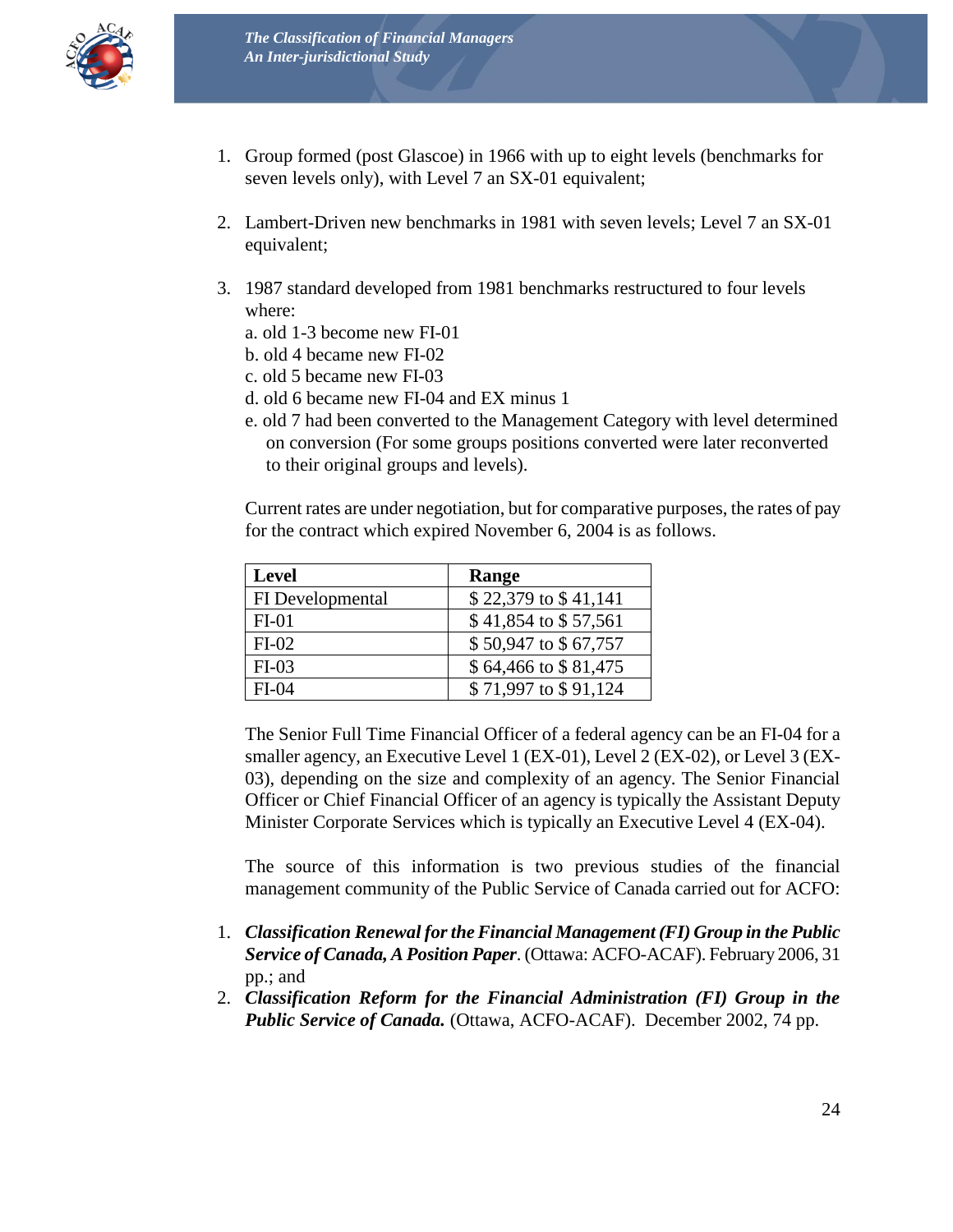<span id="page-24-0"></span>

#### **The United Kingdom**

The Government Accountancy Service (GAS) is the British government's financial management specialty group, and comes under HM Treasury.

The GAS is a seven to nine level service. That is, the GAS is composed of seven "grades" and two Senior Civil Service levels (PB1 and PB2). HM Treasury's web site is quite extensive in its detail on these three levels of the GAS [\(http://thegas.treasury.gov.uk\)](http://thegas.treasury.gov.uk/)

Data on the first seven levels, or grades, of the GAS have been requested but responsibility for pay for civil servants below the SCS is delegated to individual departments, so the picture varies from one department to another and a response to a request on how this data can be obtained has not been received.

While data on the salary bands for the seven "grades" is not available, that for the two SCS levels included in GAS are, and they are as provided for 2005 at the UK web sit[e http://www.civilservice.gov.uk/management/performance/scs/index.asp](http://www.civilservice.gov.uk/management/performance/scs/index.asp) :

| <b>SCS Pay</b><br><b>Band</b> | $\mathbf f$ (minimum to maximum)<br>(2005) | <b>Canadian Dollar</b><br>$(12/05/06 \text{ mid-market})$<br>rate 2.10145 CAD) |
|-------------------------------|--------------------------------------------|--------------------------------------------------------------------------------|
| PR <sub>1</sub>               | £ 54, 778 to £115,616                      | $$115,145$ to $$243,000$                                                       |
| PR <sub>2</sub>               | £75,607 to £159,659                        | \$159,659 to \$335,516                                                         |

This information was obtained through the assistance of a number of people and organizations, including:

- 1. Mark Clarke and Christine New of the Chartered Institute of Public Financial Accountants, and Martin Jennings of IPF Statistical Service (under contract to CIPFA) ;
- 2. Doug Stokoe of the British High Commission in Ottawa
- 3. Rachel Nasrallah of the Chartered Institute of Management Accountants;
- 4. Clare McErlane and Michael Bourke of Beamans Management Consultants (the company responsible for delivering Job Evaluation Grading Support training to civil servants and others;
- 5. Bill Fitzmaurice of the UK Cabinet Office (the stewards of the UK Civil Service job evaluation framework ( Cabinet Office, Employment Policy & Practice (020- 7276-2230**;** [william.fitzmaurice@cabinet-office.x.gsi.gov.uk\)](mailto:william.fitzmaurice@cabinet-office.x.gsi.gov.uk)
- 6. Terry Rogers Finance Professionalism team, HM Treasury (Responsibility for the finance "profession" rests with HM Treasury) (0207 270 5874) [\('terry.rogers@hm](mailto:)[treasury.x.gsi.gov.uk'\)](mailto:), and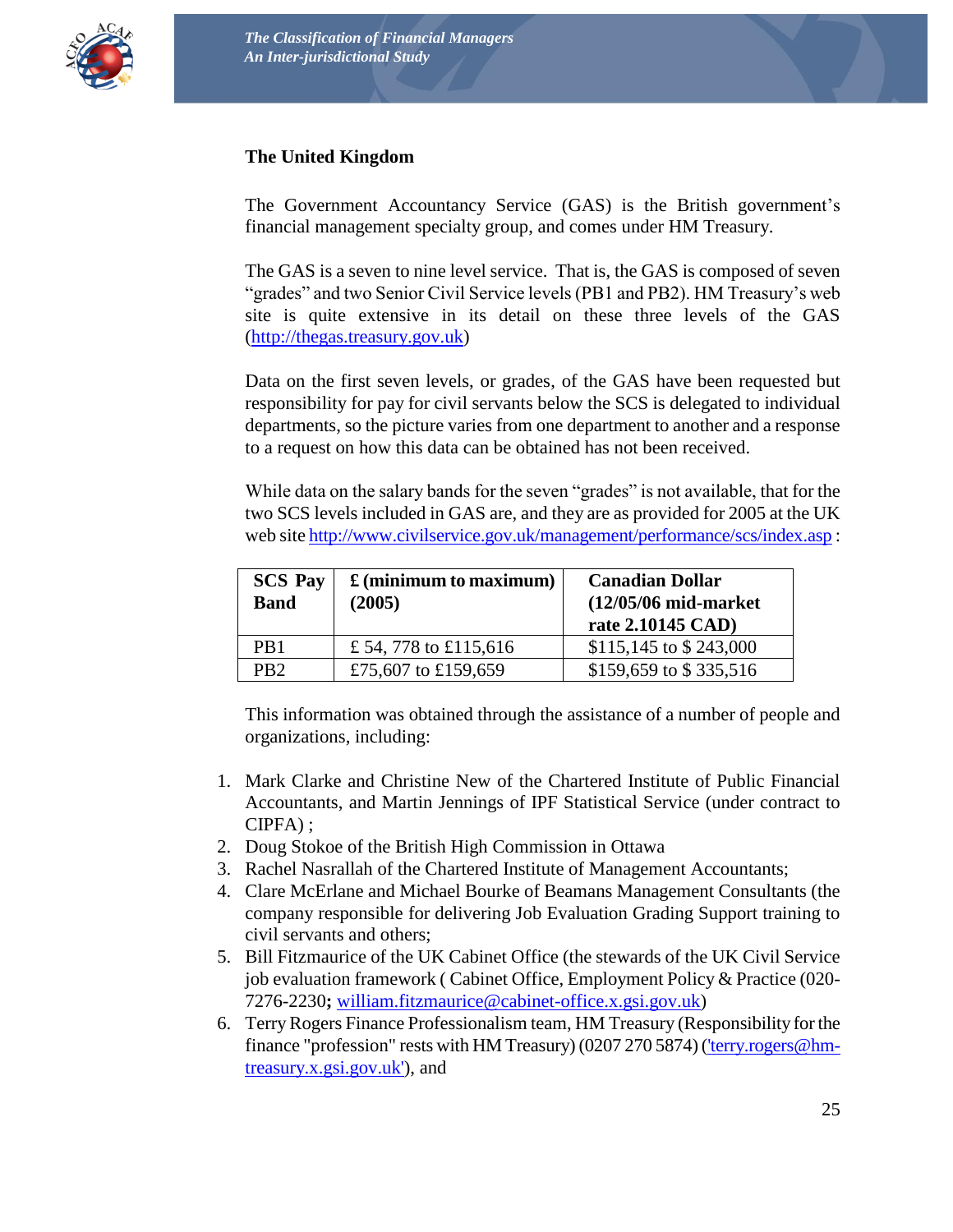

7. Alamgir Khan, Policy Adviser, Parliamentary & Senior Pay Team, CDG/Employment & Reward Directorate, Cabinet Office (responsible for reward for civil servants in the Senior Civil Service (SCS) - the top 4000 jobs (Tel: 020 7276 1525; Fax: 020 7276 1669 ; Email: [alamgir.khan@cabinet](mailto:alamgir.khan@cabinet-office.x.gsi.gov.uk)[office.x.gsi.gov.uk\)](mailto:alamgir.khan@cabinet-office.x.gsi.gov.uk)

#### <span id="page-25-0"></span>**The United States of America, Office of Personnel Management**

The Accounting and Budget Group, GS-0500, is the United States Federal Government's financial management professional and administrative work specialty group as defined in the US Office of Personnel Management *Handbook of Occupational Groups and Families*. GS-0500 is composed of a number of job series, specifically:

- GS-0501 Financial Administration and program
- GS-0510 Accounting
- GS-0511 Auditing
- GS-0512 Internal Revenue Agent
- GS-0526 Tax Specialist
- GS-0560 Budget Analysis

As part of classification reform in the late 1990s, all job evaluation was restructured to be brought into compliance with the *Human Rights Act* requirements for pay equity. Under classification reform, classification standards, such as the *Job Family Position Classification Standard for Professional and Administrative Work in the Accounting and Budget Group, GS-0500*, were revised to reflect evaluation based on nine factors:

- Factor 1 Knowledge Required by the Position
- Factor 2 Supervisory Controls
- Factor 3 Guidelines
- Factor 4 Complexity
- Factor 5 Scope and Effect
- Factor 6 Personal Contacts
- Factor 7 Purpose of Contacts
- Factor 8 Physical Demands
- Factor 9 Work Environment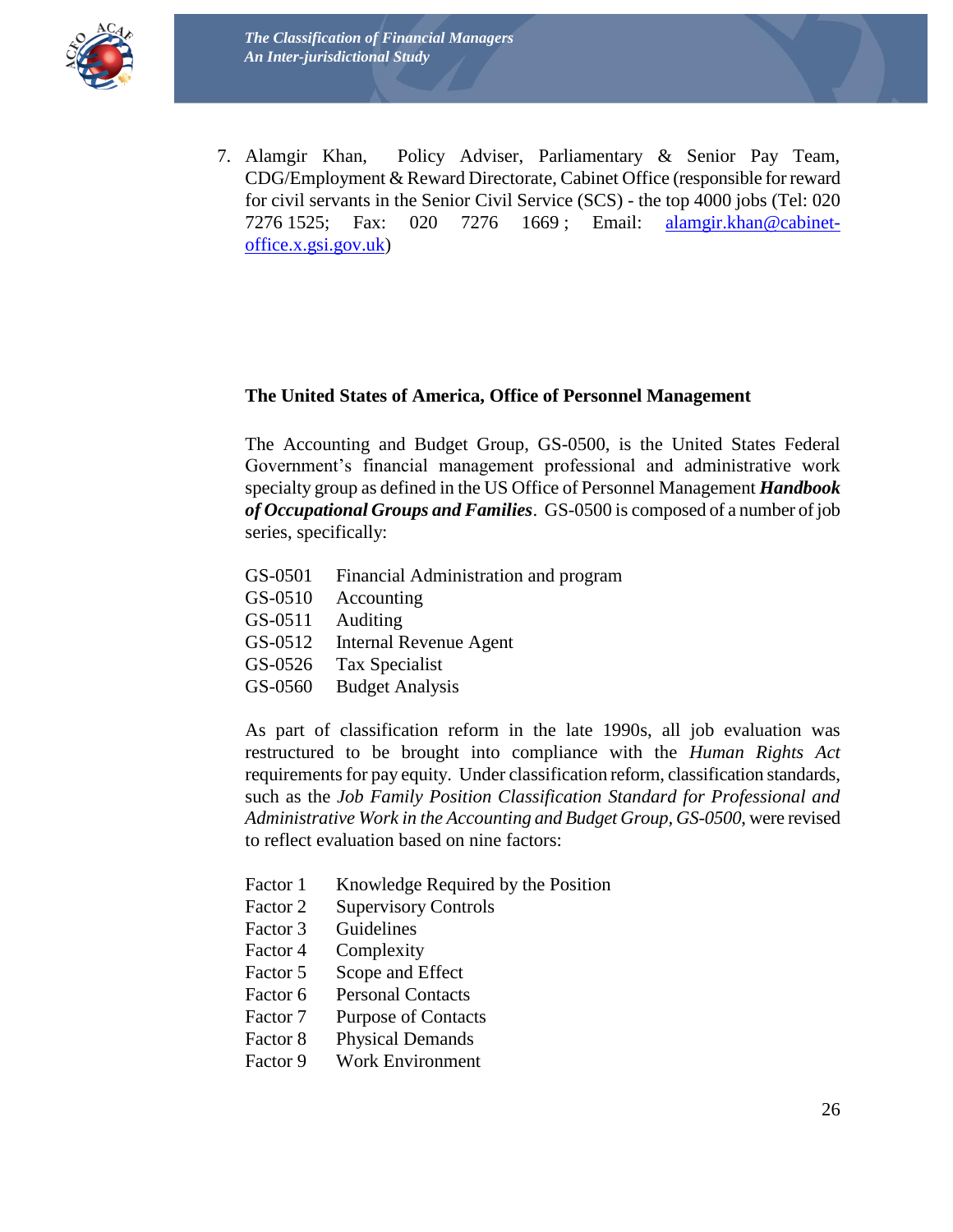

Rating under this standard will determine a level of from GS-05 to G-15 based on the nine factors.

As can be seen in the table below which provides the latest data available for the GS-0500 Group's population, there are occupants of positions for all ten grades, although for all practical purposes, the distribution of the positions is concentrated in the upper eight or six levels.

Extract of USOPM TABLE W-D2 Full-Time Civilian General Schedule (GS) Employment by Occupation, Gender, Grade, Median Grade, and Average Grade, September 30, 1999

|        |              |                                                                 |        | 5  | 6         | 7   | 8              | 9              | 10        | 11          | 12    | 13             | 14       | 15  | Median<br>Grade | Average<br>Grade |
|--------|--------------|-----------------------------------------------------------------|--------|----|-----------|-----|----------------|----------------|-----------|-------------|-------|----------------|----------|-----|-----------------|------------------|
| 0501   | A            | <b>FINANCIAL</b><br><b>ADMINISTRATION</b><br><b>AND PROGRAM</b> | 8,359  | 17 | 1         | 269 | 5              | 1,297          | 20        | 2,053       | 2,337 | 1,425          | 592      | 343 | 12.0            | 11.54            |
|        |              | <b>WOMEN</b>                                                    | 5,288  | 15 | 1         | 197 | $\overline{4}$ | 1,039          | 12        | 1,455       | 1,476 | 748            | 240      | 101 | 11.0            | 11.21            |
| 0505   | A            | <b>FINANCIAL</b><br><b>MANAGEMENT</b>                           | 1,158  |    |           |     | $\cdots$       | $\overline{2}$ |           | 11          | 283   | 336            | 313      | 211 | 13.0            | 13.35            |
|        |              | <b>WOMEN</b>                                                    | 393    |    | 1         |     | $\cdots$       | $\overline{c}$ | $\cdots$  | 5           | 110   | 112            | 112      | 50  | 13.0            | 13.18            |
| 0510 P |              | <b>ACCOUNTING</b>                                               | 11,379 | 65 |           | 397 | 3              | 877            | 22        | 2,034       | 3,627 | 2,605          | 1,316    | 433 | 12.0            | 11.95            |
|        |              | <b>WOMEN</b>                                                    | 5,721  | 49 | $\ddotsc$ | 298 | 2              | 607            | 12        | 1,196       | 1,886 | 1,112          | 457      | 102 | 12.0            | 11.55            |
| 0511   | P            | <b>AUDITING</b>                                                 | 11,097 | 57 | $\ddotsc$ | 384 | $\ddotsc$      | 376            | $\ddotsc$ | 516         | 4,980 | 3,236          | 1,138    | 410 | 12.0            | 12.25            |
|        |              | <b>WOMEN</b>                                                    | 3,846  | 38 | $\cdots$  | 229 | $\ddotsc$      | 221            | $\ddotsc$ | 233         | 1,878 | 965            | 222      | 60  | 12.0            | 11.81            |
| 0526   | $\mathbf T$  | TAX TECHNICIAN                                                  | 3,224  | 8  | $\cdots$  | 37  | $\cdots$       | 2,837          | $\cdots$  | 190         | 146   | 6              | $\cdots$ |     | 9.0             | 9.23             |
|        |              | <b>WOMEN</b>                                                    | 2,222  | 5  | $\cdots$  | 30  | $\cdots$       | 1,926          | $\cdots$  | 134         | 123   | $\overline{4}$ | .        |     | 9.0             | 9.26             |
| 0560   | $\mathbf{A}$ | <b>BUDGET</b><br><b>ANALYSIS</b>                                | 12,093 | 44 |           | 349 | 5              | 2,833          | 18        | 3,224       | 2,729 | 1,761          | 735      | 395 | 11.0            | 11.22            |
|        |              | <b>WOMEN</b>                                                    | 8,756  | 33 | .         | 280 | 5              | 2,274          | 12        | 2,481 1,981 |       | 1,156          | 389      | 145 | 11.0            | 11.02            |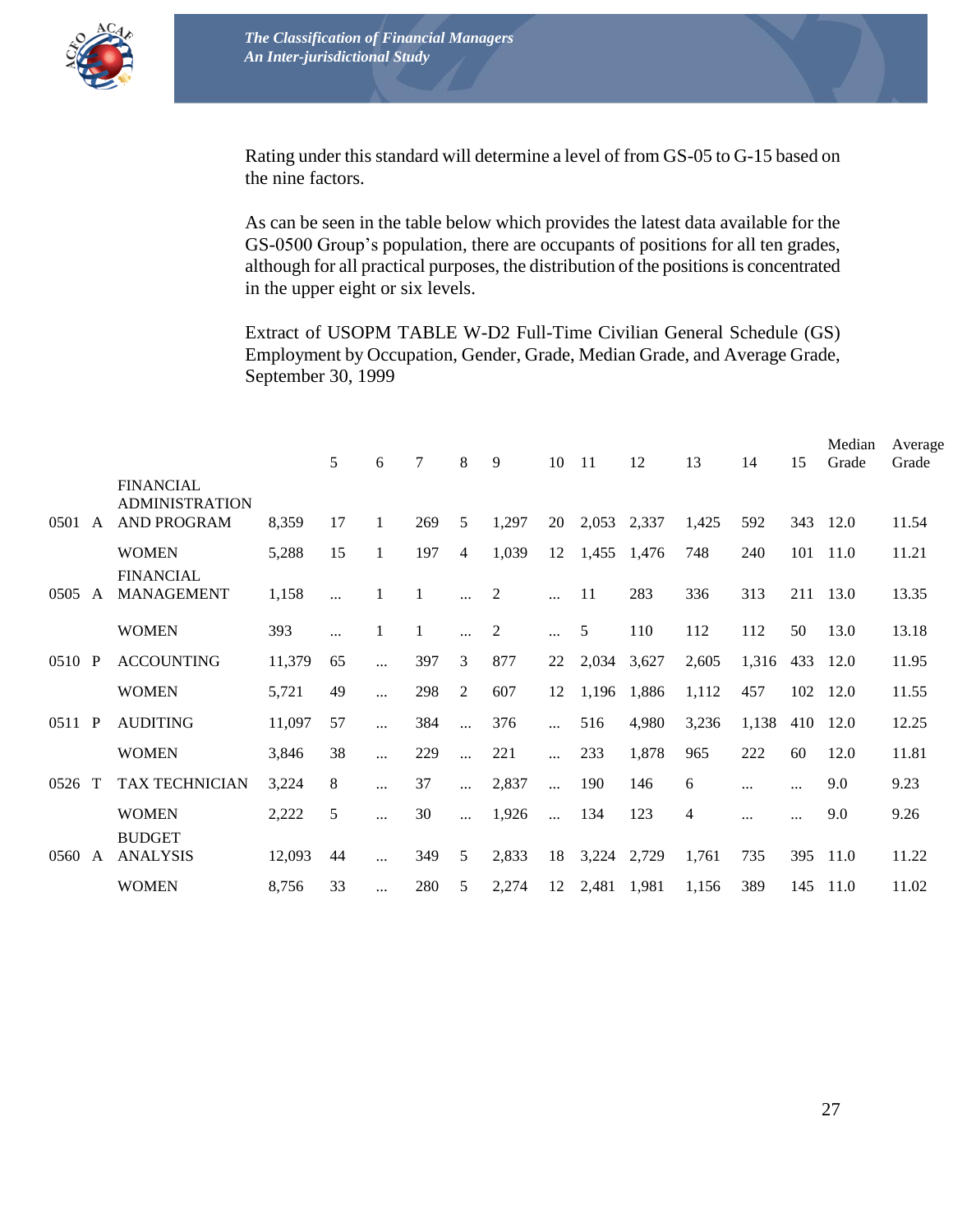

Base salaries and wages for GS positions, including the GS-0500 Group positions are as shown in the table below.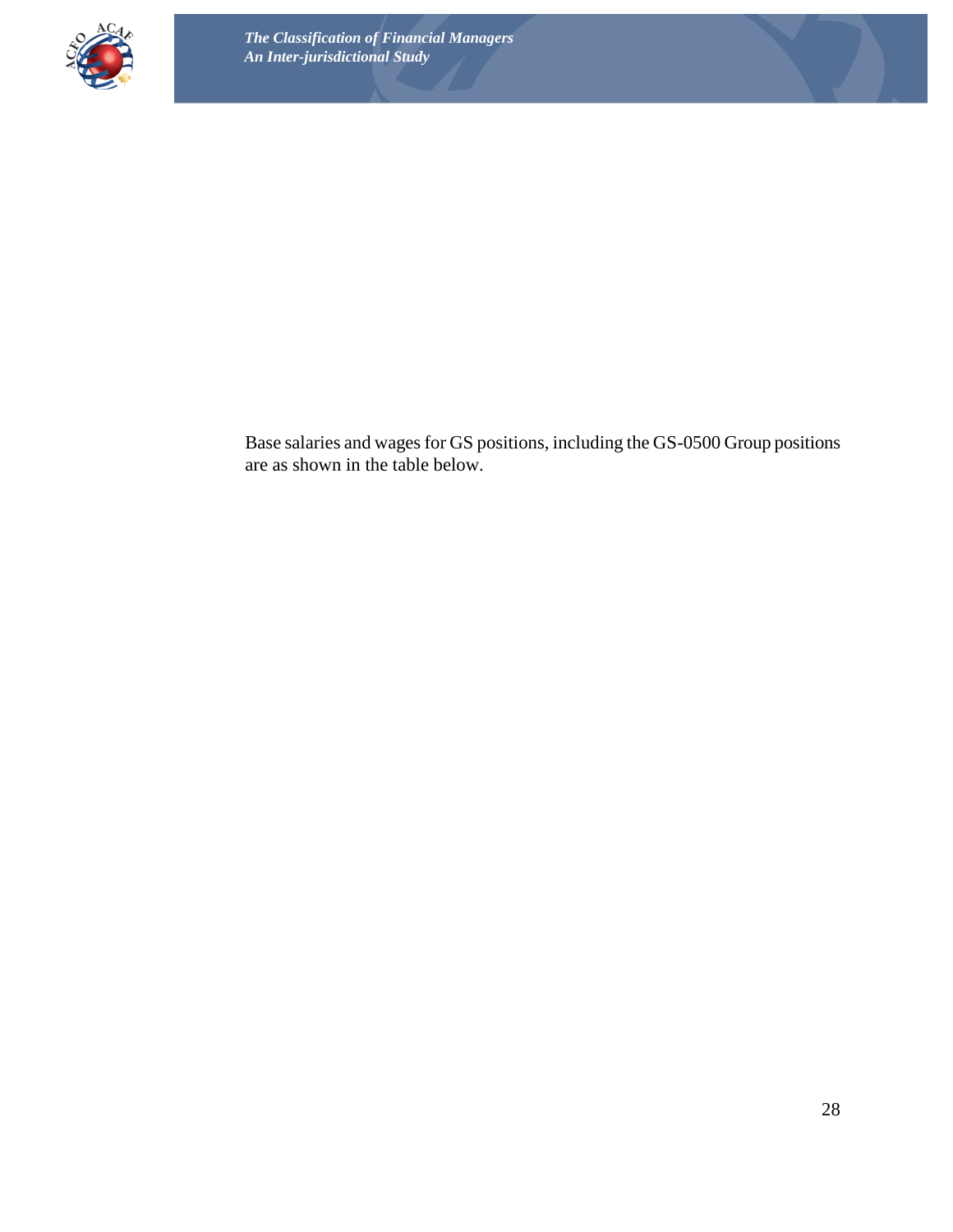

#### **2006-GS**

#### **INCORPORATING THE 2.10% GENERAL SCHEDULE INCREASE**

#### EFFECTIVE JANUARY 2006 Annual Rates by Grade and Step

| <b>Grade</b>     | <b>Step 1</b> | Step 2 | Step 3 | Step 4 | Step 5 | Step 6 | Step 7 | <b>Step 8</b> | Step 9 | Step 10 |
|------------------|---------------|--------|--------|--------|--------|--------|--------|---------------|--------|---------|
| $\mathbf{1}$     | 16352         | 16898  | 17442  | 17983  | 18527  | 18847  | 19383  | 19925         | 19947  | 20450   |
| $\overline{2}$   | 18385         | 18822  | 19431  | 19947  | 20169  | 20762  | 21355  | 21948         | 22541  | 23134   |
| 3                | 20060         | 20729  | 21398  | 22067  | 22736  | 23405  | 24074  | 24743         | 25412  | 26081   |
| $\overline{4}$   | 22519         | 23270  | 24021  | 24772  | 25523  | 26274  | 27025  | 27776         | 28527  | 29278   |
| 5                | 25195         | 26035  | 26875  | 27715  | 28555  | 29395  | 30235  | 31075         | 31915  | 32755   |
| 6                | 28085         | 29021  | 29957  | 30893  | 31829  | 32765  | 33701  | 34637         | 35573  | 36509   |
| $\boldsymbol{7}$ | 31209         | 32249  | 33289  | 34329  | 35369  | 36409  | 37449  | 38489         | 39529  | 40569   |
| 8                | 34563         | 35715  | 36867  | 38019  | 39171  | 40323  | 41475  | 42627         | 43779  | 44931   |
| 9                | 38175         | 39448  | 40721  | 41994  | 43267  | 44540  | 45813  | 47086         | 48359  | 49632   |
| 10               | 42040         | 43441  | 44842  | 46243  | 47644  | 49045  | 50446  | 51847         | 53248  | 54649   |
| 11               | 46189         | 47729  | 49269  | 50809  | 52349  | 53889  | 55429  | 56969         | 58509  | 60049   |
| 12               | 55360         | 57205  | 59050  | 60895  | 62740  | 64585  | 66430  | 68275         | 70120  | 71965   |
| 13               | 65832         | 68026  | 70220  | 72414  | 74608  | 76802  | 78996  | 81190         | 83384  | 85578   |
| 14               | 77793         | 80386  | 82979  | 85572  | 88165  | 90758  | 93351  | 95944         | 98537  | 101130  |
| 15               | 91507         | 94557  | 97607  | 100657 | 103707 | 106757 | 109807 | 112857        | 115907 | 118957  |

This is referred to as the "base" salaries and wages owing to the fact that under the US federal pay administration there are a number of regional and other factors that will come into play in determining the specific pay range for a particular position, depending on where it is located geographically.

Complicating this picture is the fact that if the responsibilities of a position for supervision constitute at least twenty-five percent of the time of a position, and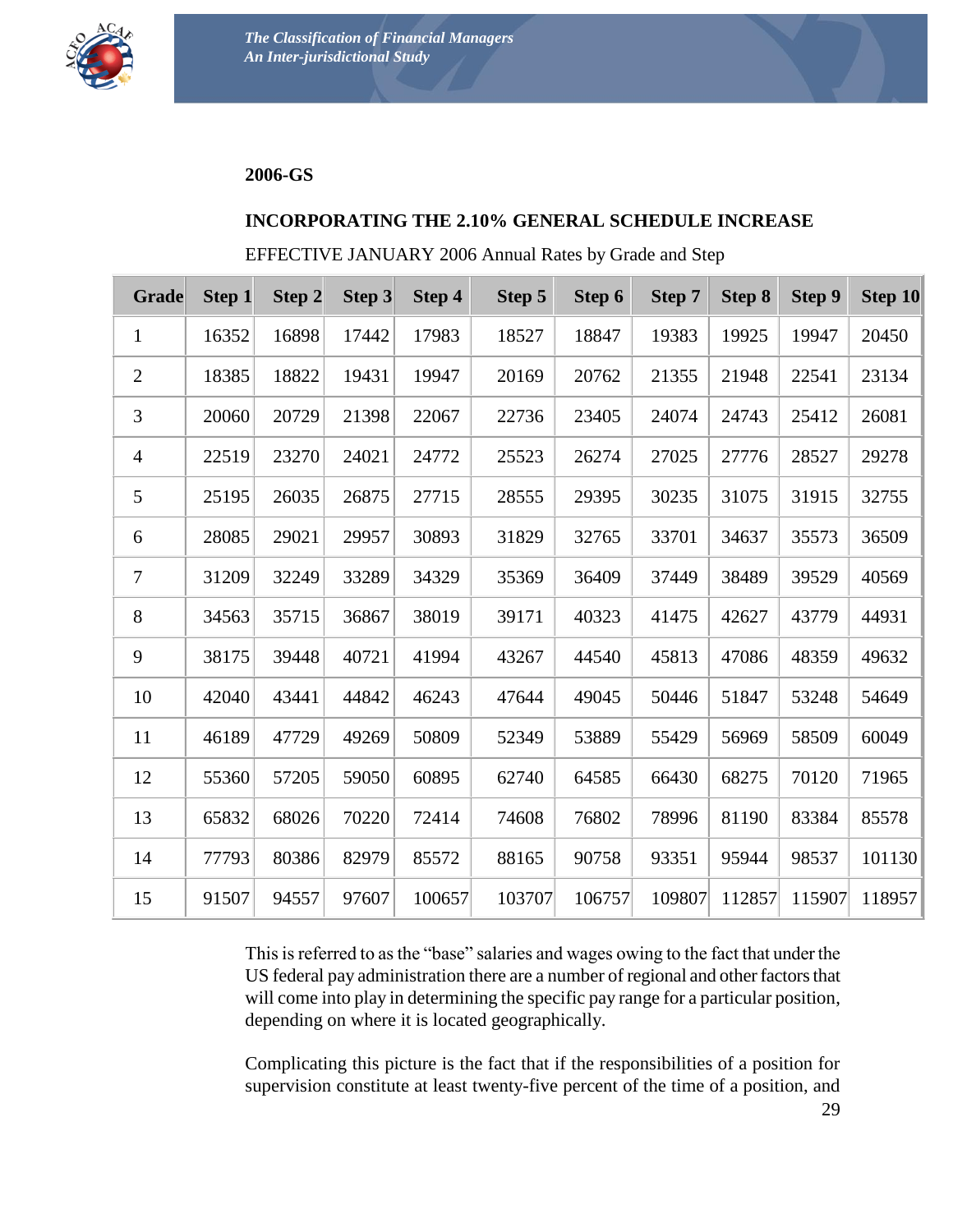

earns at least a level three (3) for supervision, when being rated then the position is rated under the General Schedule Supervisory Guide. This shifting from rating under one standard to rating under the General Schedule Supervisory Guide while generally leaving the rated position at the same level under both guides, but will not necessarily do so, since one of the factors under the Supervisory Guide is the level of the individuals the subject position is responsible for supervising.

Thus the transition from a professional to the supervisor, manager, or executive under this classification administration program begins when supervision becomes a significant part of the work of the position.

As can be seen in viewing Salary Tables 2006-SL/ST for employees in seniorlevel (SL) and Scientific or Professional (ST) positions, which shows the minimum salary for these positions as of January 2006 as \$109,808, and the maximum as \$143,000, the overlap in the US Civil Service between the SL/ST positions and the GS positions is held to step seven of the GS-15 pay scale. This same point of overlap exists for positions of the Senior Executive Service (SES), and no overlap exists between the GS and the Executive Schedule basic pay rates, which starts at \$133,900 for Level V EX positions as of January 2006.

The above information was obtained largely from the US Office of Personnel Management's web site on classification: [http://www.opm.gov/fedclass/.](http://www.opm.gov/fedclass/) Specific documents used were:

- 1. **Introduction to the Position Classification Standards**, US OPM, TS-134, July 1995, TS-107 August 1991. 76 pp.
- 2. **The Classifier's Handbook.** USOPM TS-107 August 1991. 45 pp.
- 3. **General Schedule Supervisory Guide**. USOPM hrcd-5 June 1998, April 1998. 30 pp.
- 4. **Handbook of Occupational Groups and Families**. USOPM, August 2002. 158 pp.
- 5. **Position Classification Standards for White Collar Work**. In USOPM Federal Classification and Job Grading Systems.
- 6. [\(http://www.opm.gov/fedclass/html/gsseries.asp\)](http://www.opm.gov/fedclass/html/gsseries.asp)
- 7. **Job Family Position Classification Standard for Professional and Administrative Work in the Accounting and Budget Group, GS**-**0500**. USOPM December 2000. 109 pp.
- 8. **Memorandum for Heads of Executive Departments and Agencies: Changes in Pay Administration Rules for General Schedule Employees**. USOPM May 26, 2005 [\(http://www.opm.gov/oca/compmemo/2005/2005-10.asp.](http://www.opm.gov/oca/compmemo/2005/2005-10.asp)
- 9. **Salary Table No. 2006-EX, Basic Rates of Pay for the Executive Schedule**, Effective January 2006. [\(http://www.opm.gov/oca/06tables/html/ex.asp](http://www.opm.gov/oca/06tables/html/ex.asp)